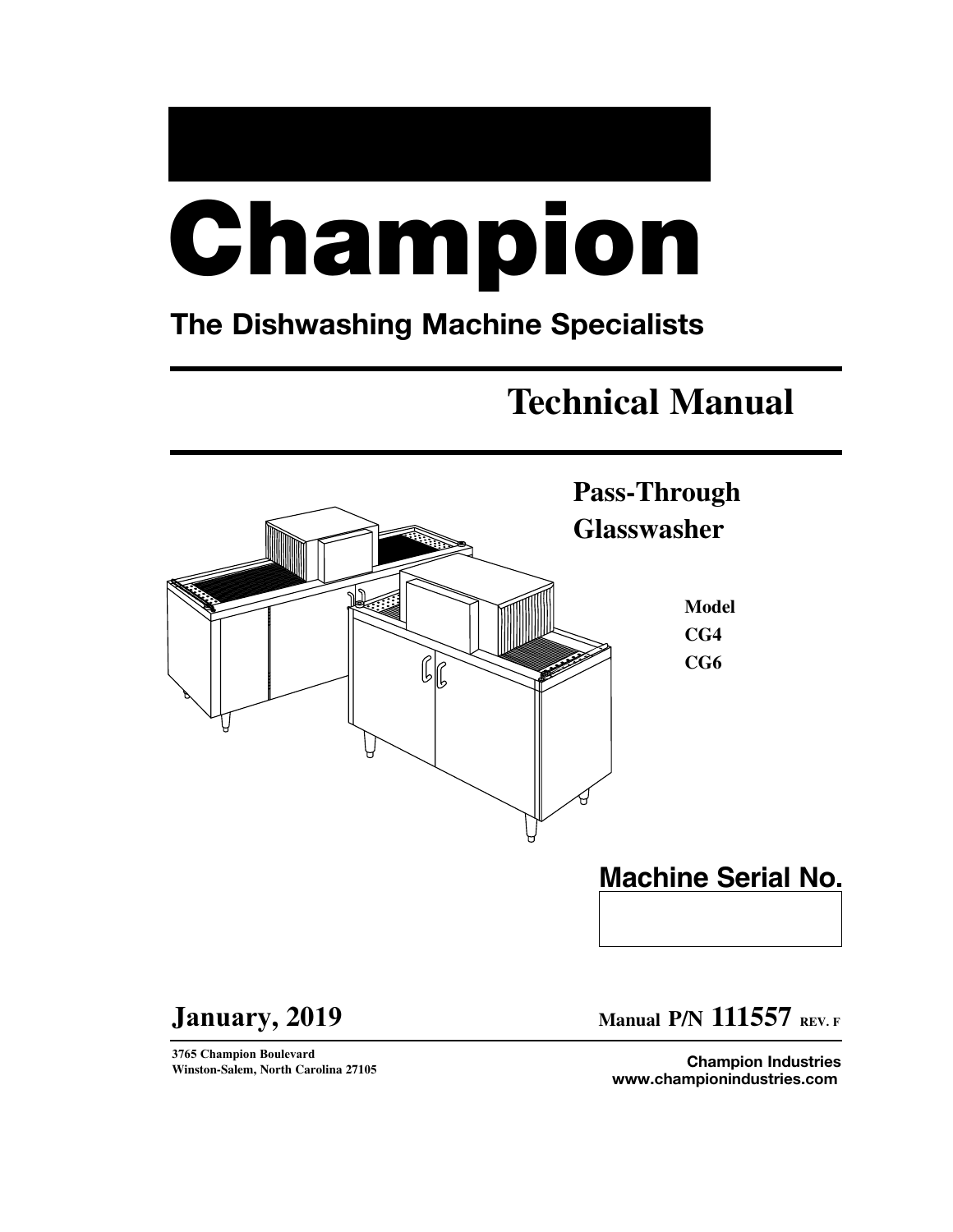Complete the information below so it will be available for quick reference.

| Serial Number<br><u> </u> |
|---------------------------|
|                           |
|                           |
|                           |
|                           |

Champion Industries Service: 1-800-858-4477 Champion Service Fax: 1-336-661-1660

We strongly recommend that you Fax your orders.

**NOTE:** When calling to order parts, be sure to have the model number, serial number, voltage, and phase of your machine.

**COPYRIGHT © 2019 by Champion Industries, Inc.**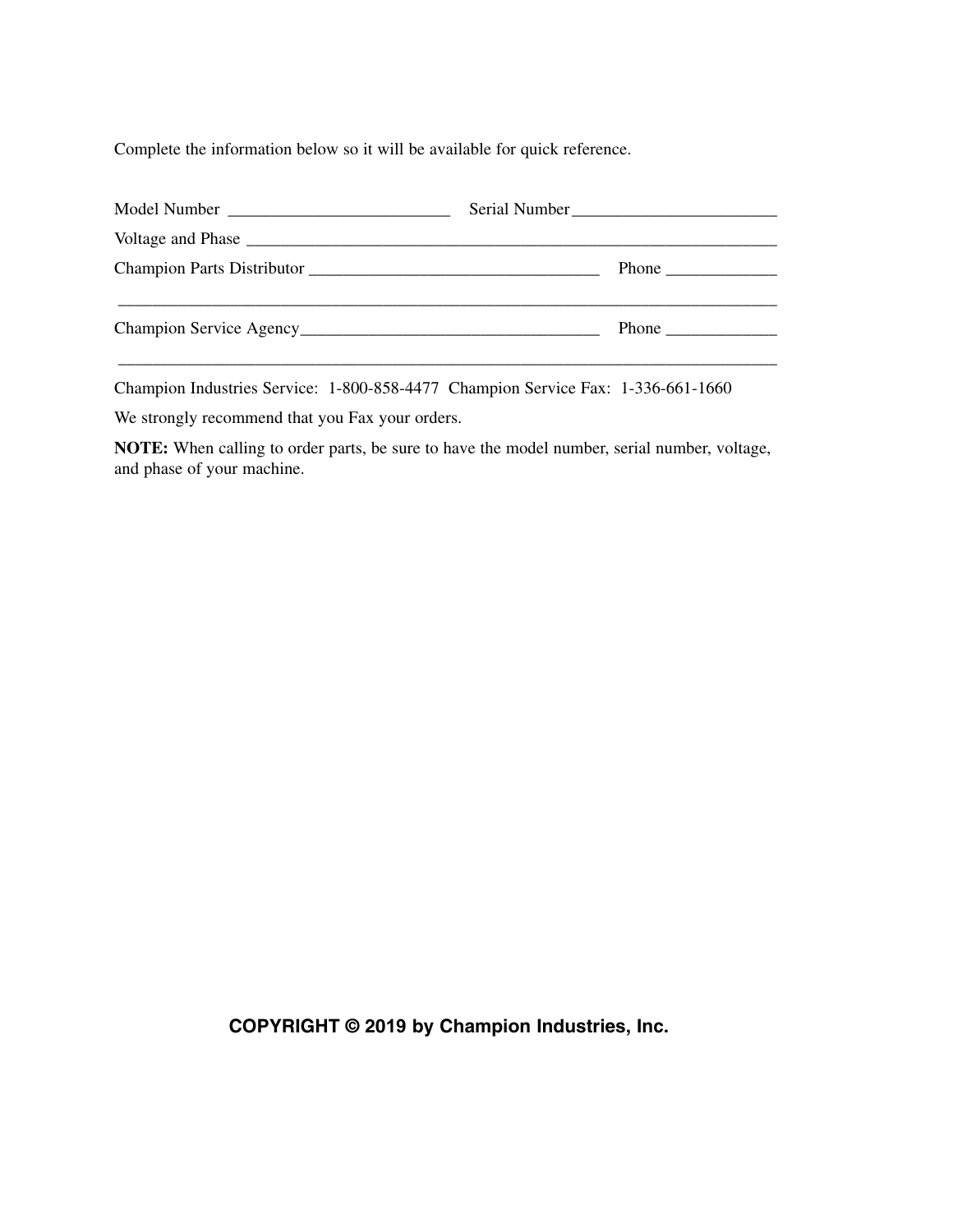# **Revision History**

| <b>Revision</b><br>Date | <b>Revised</b><br><b>Pages</b> | <b>Serial Number</b><br><b>Effectivity</b> | <b>Comments</b>                                                         |
|-------------------------|--------------------------------|--------------------------------------------|-------------------------------------------------------------------------|
| 02/18/91                | All                            | 5181                                       | Issued manual and service parts list, Revision A                        |
| 10/12/94                | $\overline{4}$                 | 6106                                       | Tank switch shuts down machine, revised the<br>schematic                |
| 05/10/95                | $\overline{4}$                 | 6216                                       | Changed to new style chemical injection board, revised<br>the schematic |
| 06/07/95                |                                | 6226                                       | Changed to narrow control box, eliminated float rod<br>bearing          |
| 02/02/97                | All                            |                                            | Reissue of manual and service parts lists, Revision B                   |
| 02/28/00                | 43                             |                                            | Revised wash down Hose Assy. Parts List                                 |
| 06/18/00                | 38-39                          | G2182                                      | Revised vacuum breaker part nos.                                        |
| 06/18/01                | 43                             |                                            | Added panels to optional accessories                                    |
| $01/03/19$ 03 1         | 829-29 2                       | All                                        | Added Split Hood Option                                                 |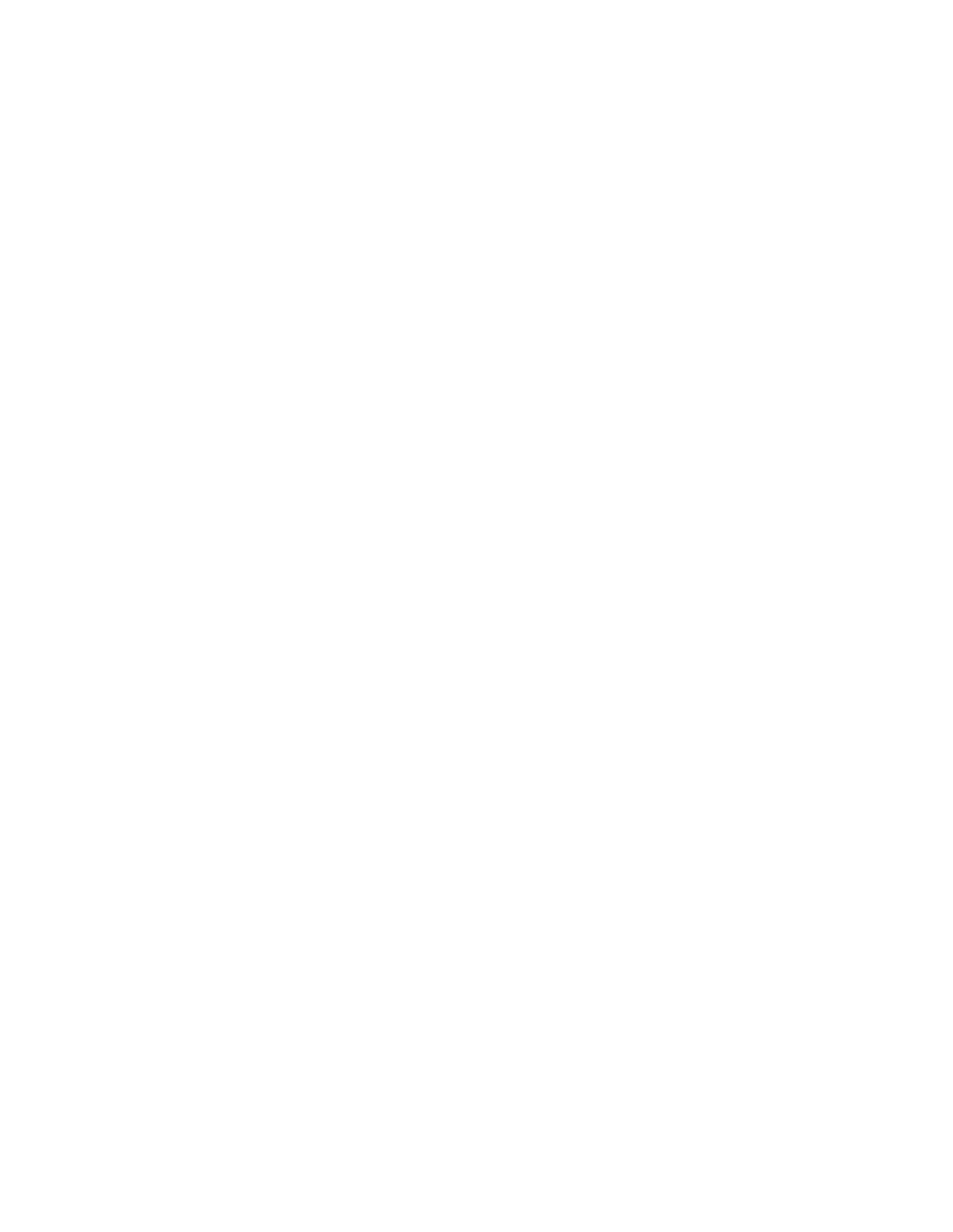# **CONTENTS**

#### Page

| 4              |
|----------------|
| 5              |
| 6              |
| 6              |
| 7              |
| $\overline{7}$ |
| 8              |
| 8              |
| 8              |
| 8              |
| 9              |
| 9              |
| 9              |
| 9              |
| 10             |
| 12             |
| 13             |
| -13            |
| 13             |
|                |
| 17             |
| 48             |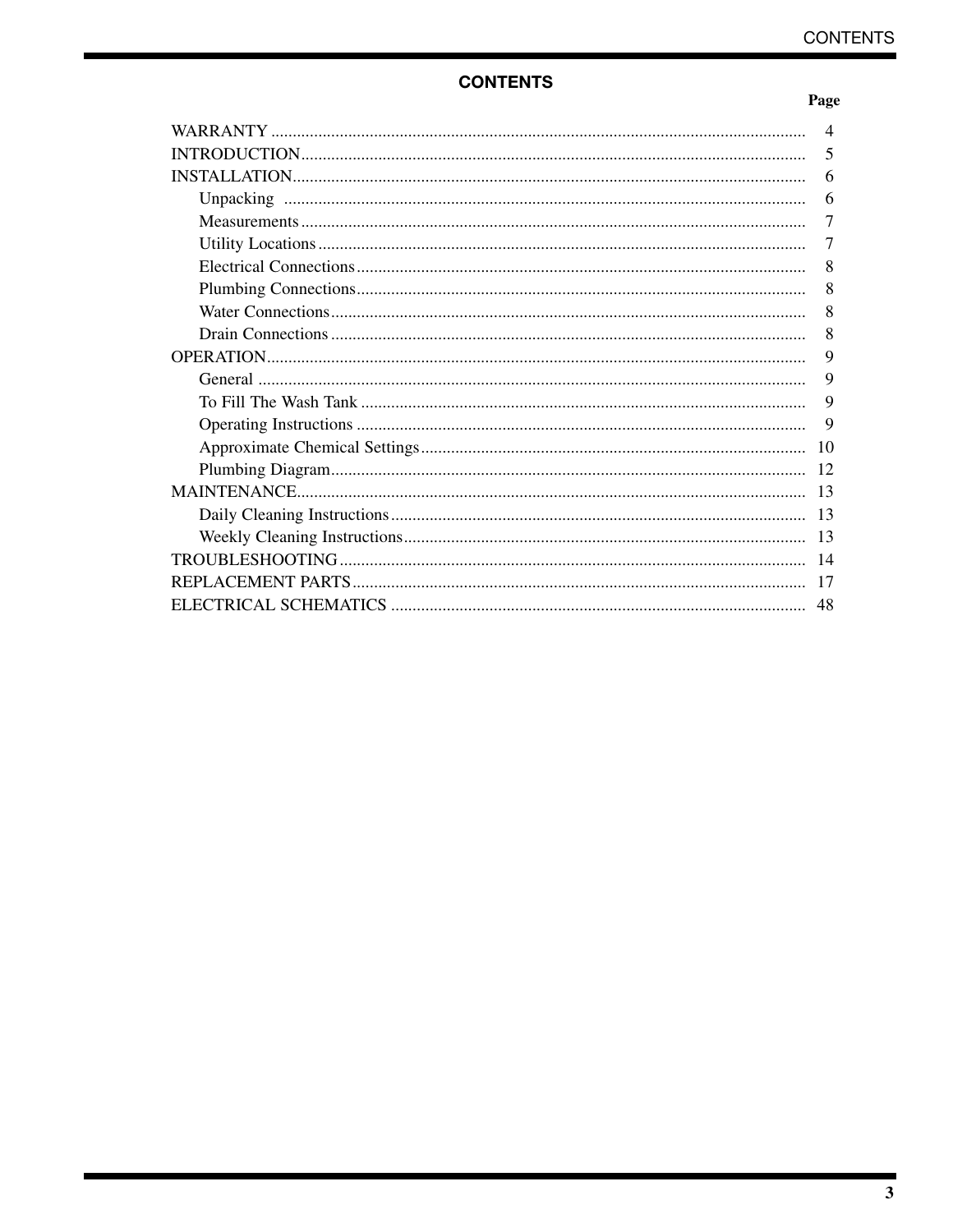# **LIMITED WARRANTY**

Champion Industries Inc. (herein referred to as Champion), 3765 Champion Blvd, Winston-Salem, North Carolina 27105, and 2674 N. Service Road, Jordan Station, Canada L0R 1S0, warrants machines, and parts, as set out below.

**Warranty of Machines:** Champion warrants all new machines of its manufacture bearing the name

"Champion" and installed within the United States and Canada to be free from defects in material and workmanship for a period of one (1) year after the date of installation or fifteen (15) months after the date of shipment by Champion, whichever occurs first. [See below for special provisions relating to glasswashers.] The warranty registration must be returned to Champion within ten (10) days after installation. If warranty card is not returned to Champion within such period, the warranty will expire after one year from the date of shipment.

Champion will not assume any responsibility for extra costs for installation in any area where there are jurisdictional problems with local trades or unions.

If a defect in workmanship or material is found to exist within the warranty period, Champion, at its election, will either repair or replace the defective machine or accept return of the machine for full credit; provided, however, as to glasswashers, Champion's obligation with respect to labor associated with any repairs shall end

(a) 120 days after shipment, or (b) 90 days after installation, whichever occurs first. In the event that Champion elects to repair, the labor and work to be performed in connection with the warranty shall be done during regular working hours by a Champion authorized service technician. Defective parts become the property of Champion. Use of replacement parts not authorized by Champion will relieve Champion of all further liability in connection with its warranty. In no event will Champion's warranty obligation exceed Champion's charge for the machine. The following are not covered by Champion's warranty:

- a. Lighting of gas pilots or burners.
- b. Cleaning of gas lines.
- c. Replacement of fuses or resetting of overload breakers.
- d. Adjustment of thermostats.
- e. Adjustment of clutches.
- f. Opening or closing of utility supply valves or switching of electrical supply current.
- g. Cleaning of valves, strainers, screens, nozzles, or spray pipes.
- h. Performance of regular maintenance and cleaning as outlined in operator's guide.
- i. Damages resulting from water conditions, accidents, alterations, improper use, abuse,
- tampering, improper installation, or failure to follow maintenance and operation procedures.
- j. Wear on Pulper cutter blocks, pulse vanes, and auger brush.

*Examples of the defects not covered by warranty include, but are not limited to:* (1) Damage to the exterior or interior finish as a result of the above, (2) Use with utility service other than that designated on the rating plate, (3) Improper connection to utility service, (4) Inadequate or excessive water pressure, (5) Corrosion from chemicals dispensed in excess of recommended concentrations, (6) Failure of electrical components due to connection of chemical dispensing equipment installed by others, (7) Leaks or damage resulting from such leaks caused by the installer, including those at machine table connections or by connection of chemical dispensing equipment installed by others, (8) Failure to comply with local building codes, (9) Damage caused by labor dispute.

**Warranty of Parts:** Champion warrants all new machine parts produced or authorized by Champion to be free from defects in material and workmanship for a period of 90 days from date of invoice. If any defect in material and workmanship is found to exist within the warranty period Champion will replace the defective part without charge.

**DISCLAIMER OF WARRANTIES AND LIMITATIONS OF LIABILITY. CHAMPION'S WARRANTY IS ONLY TO THE EXTENT REFLECTED ABOVE. CHAMPION MAKES NO OTHER WARRANTIES, EXPRESS OR IMPLIED, INCLUDING, BUT NOT LIMITED, TO ANY WARRANTY OF MERCHANTABILITY, OR FITNESS OF PURPOSE. CHAMPION SHALL NOT BE LIABLE FOR INCIDENTAL OR CONSEQUENTIAL DAMAGES. THE REMEDIES SET OUT ABOVE ARE THE EXCLUSIVE REMEDIES FOR ANY DEFECTS FOUND TO EXIST IN CHAMPION DISHWASHING MACHINES AND CHAMPION PARTS, AND ALL OTHER REMEDIES ARE EXCLUDED, INCLUDING ANY LIABILITY FOR INCIDENTALS OR CONSEQUENTIAL DAMAGES.**

Champion does not authorize any other person, including persons who deal in Champion dishwashing to change this warranty or create any other obligation in connection with Champion Industries Dishwashing Machines.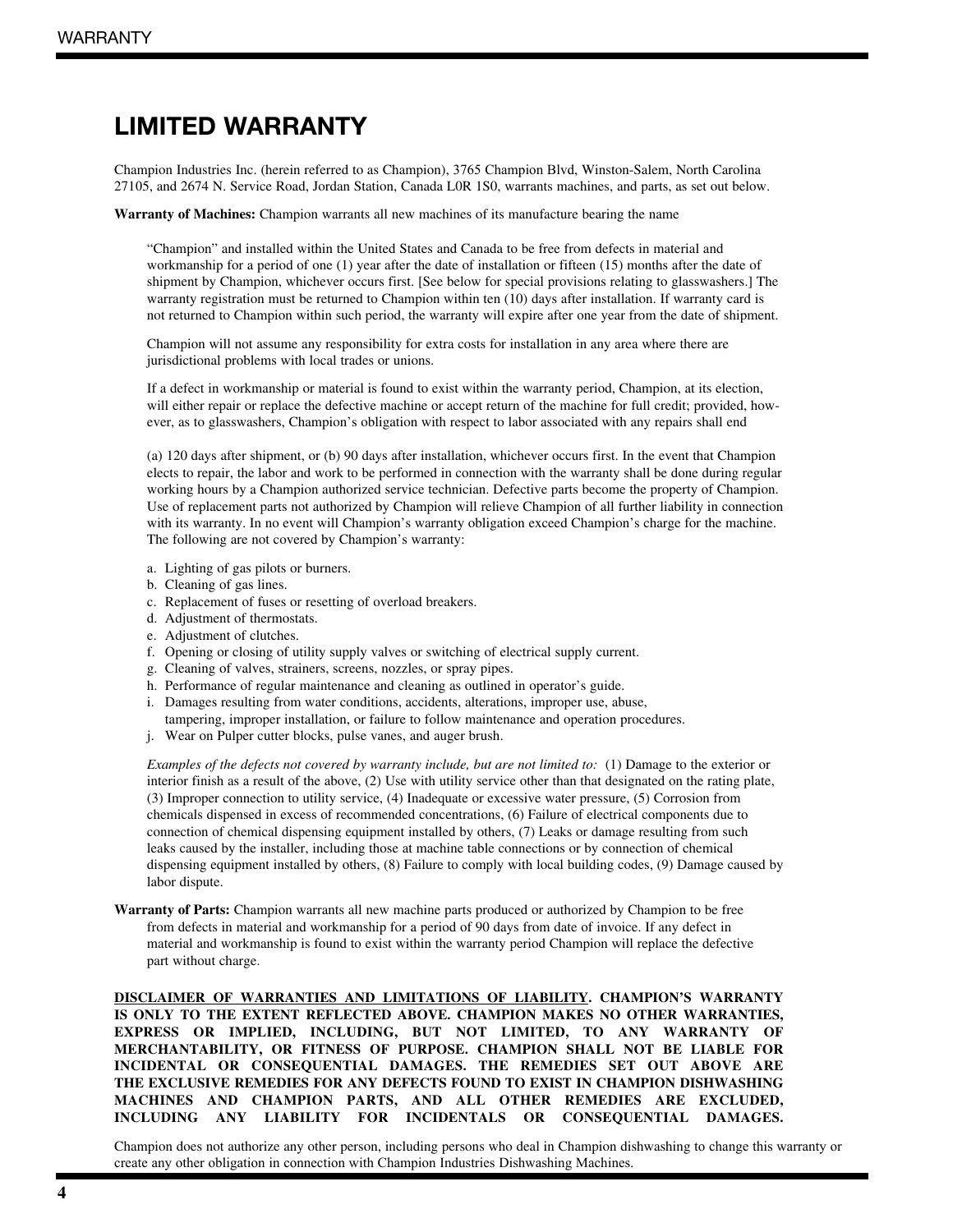# **INTRODUCTION**

#### Welcome to **Champion...**

and thank you for allowing us to take care of your glass washing needs.

This manual covers the Models CG4 and CG6 glasswashers.

Your machine was completely assembled, inspected, and thoroughly tested at our factory before it was shipped to your installation site.

This manual contains:

- Warranty Information
- Operation and Cleaning Instructions
- Maintenance Instructions
- Troubleshooting Guide
- Basic Service Information
- Replacement Parts Lists
- Electrical Schematics

Complete and return your warranty registration card within ten (10) days after the installation of your machine.

All information, illustrations and specifications contained in this manual are based upon the latest product information available at the time of publication. **Champion** constantly improves its products and reserves the right to make changes at any time or to change specifications or design without notice and without incurring obligation.

For your protection, factory authorized parts should always be used for repairs.

Replacement parts may be ordered directly from **Champion** authorized parts distributor or authorized service agency. When ordering parts, please supply the model number, serial number, voltage, and phase of your machine, the part number, part description and quantity.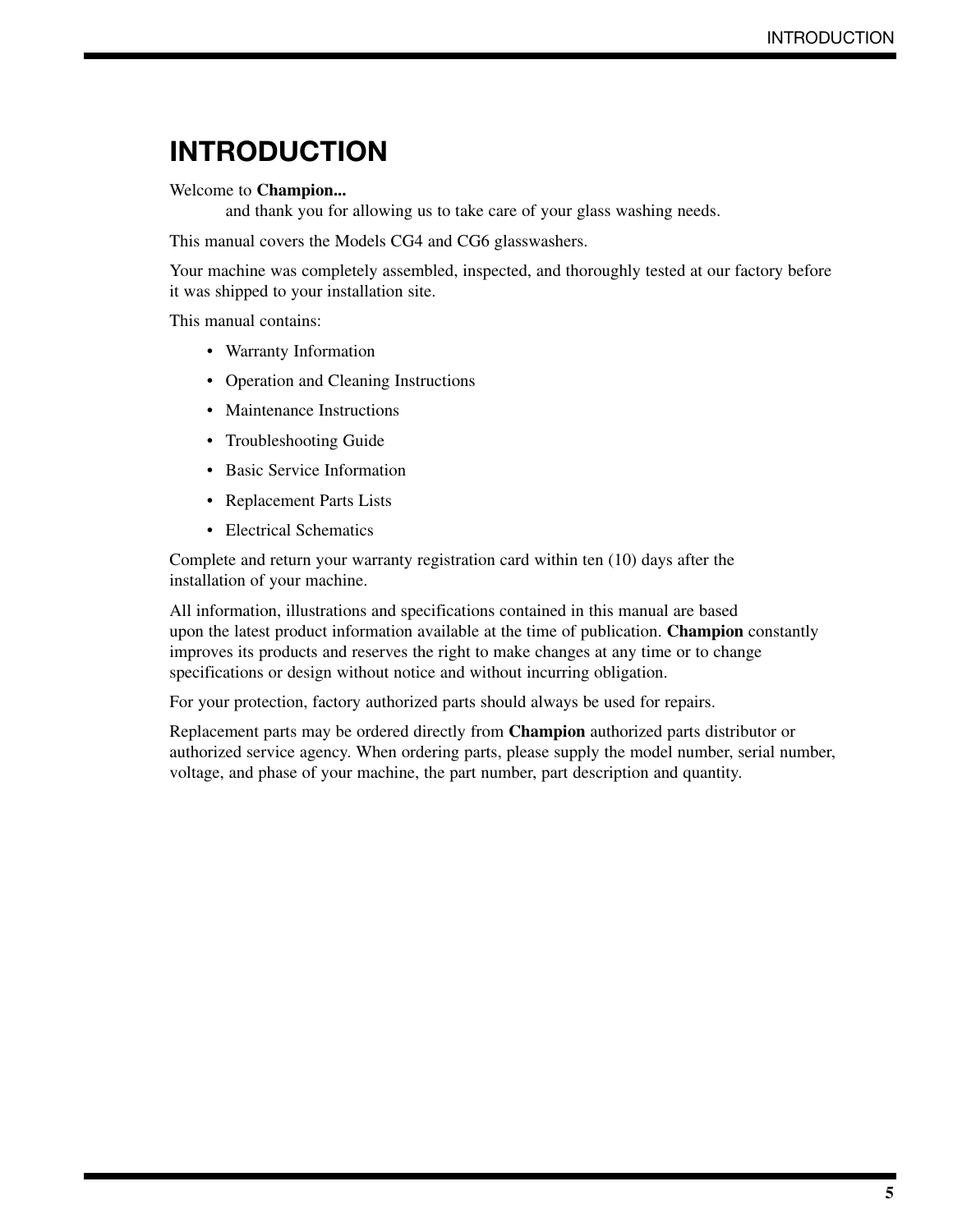# **INSTALLATION**

# **Unpacking**

- 1. Remove all packing from inside and on top of the machine.
- 2. Remove all packing from glass operated switch and left and right pick-up plates. Check that the left and right hand pick-up plates are positioned properly.
- 3. Check the position of the splash curtains.
- 4. Check that the conveyor is aligned with the drive sprockets and the lift bracket on the right hand side is firmly engaged over track adjusters.
- 5. Remove the packing from within and above the detergent tank.
- 6. Ensure the standpipe is in position in the detergent tank. Ensure the short standpipe is in position on the right hand side of the wash tank underneath the conveyor lift bracket.

#### **NOTE:**  $\mathbf{E}$

*The wash tank standpipe is located inside the wash return screen for shipping.*

- 7. Ensure that the wash return screen in the detergent tank is in position.
- 8. Check that the lower drain screen is in position.

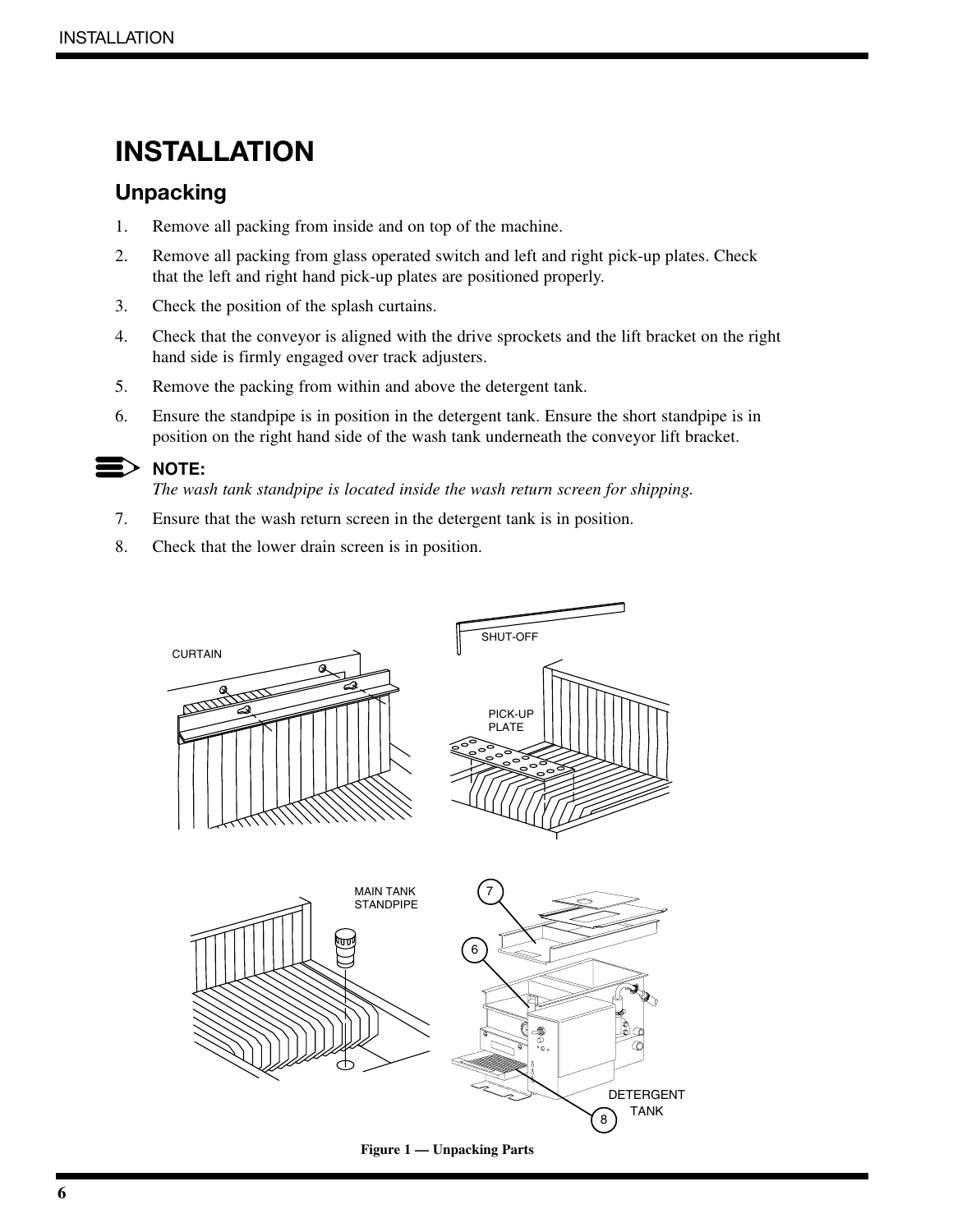# **INSTALLATION (Cont'd)**

# **Measurements**

|          | <b>Uncrated</b>  |                  |                 | <b>Crated</b>     |
|----------|------------------|------------------|-----------------|-------------------|
|          | <b>SW-400</b>    | <b>SW-600</b>    | <b>SW-400</b>   | <b>SW-600</b>     |
| Height   | $38-1/2$ " (978) | $38-1/2$ " (978) | 49" (1244)      | $46-1/2$ " (1181) |
| Width    | 48" (1219)       | 72" (1182)       | $25-1/4"$ (640) | 27" (685)         |
| Depth    | 22" (559)        | 22" (559)        | $25-1/8"$ (638) | $27-1/2$ " (698)  |
| Ship Wt. | 225lb/102kg      | 285lb/129kg      | 154lb/70kg      | 176lb/80kg        |

\*adjustable foot height 1-3/4" (45) max. height 40-3/4" (1035)





# **Utility Locations**

- 1. Hot Water
- 2. Cold Water
- 3. Drain



## **CAUTION:**

*Allow 2" (50mm) additional vertical clearance above hood to permit hood removal when installing unit under a counter top.*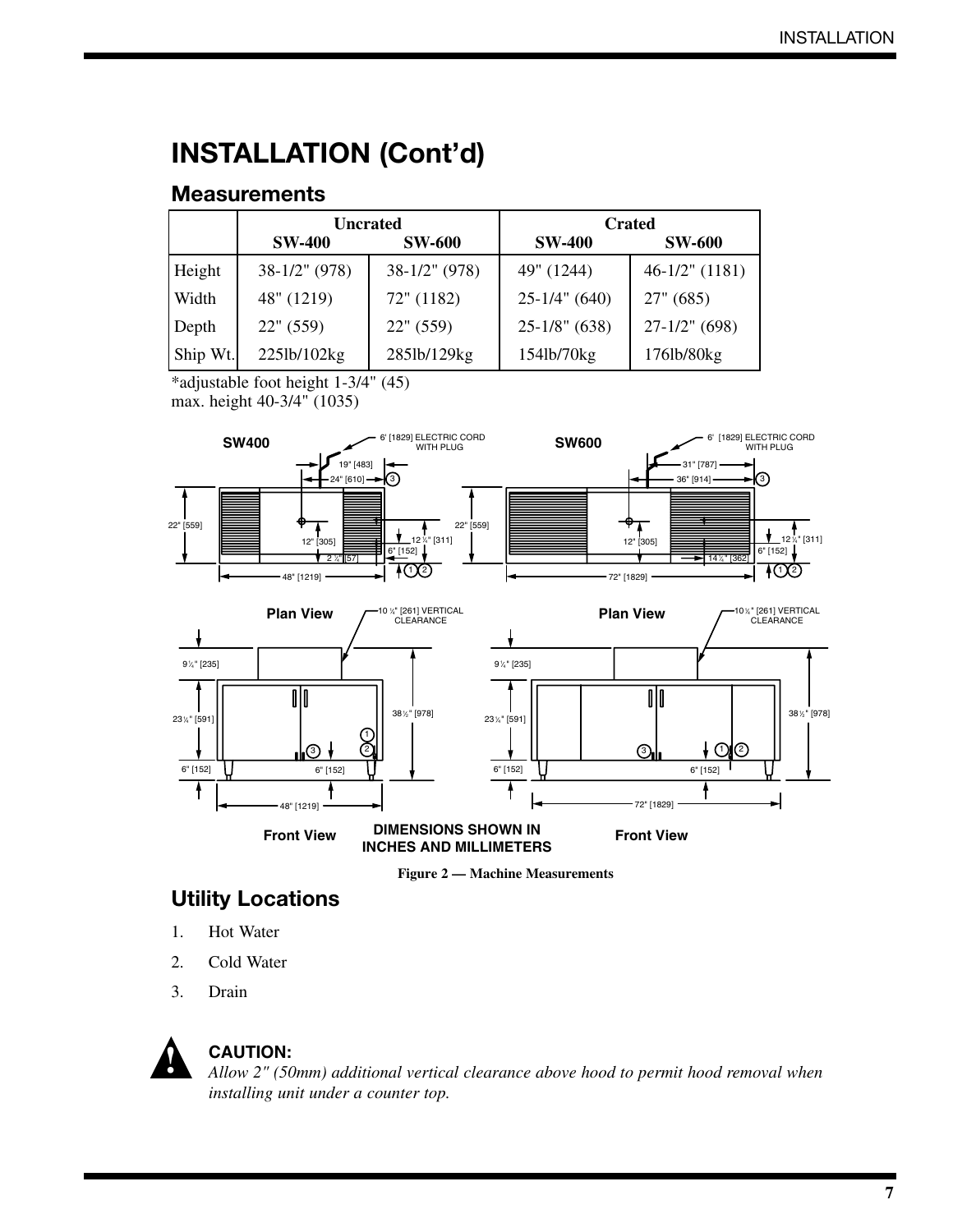# **INSTALLATION (Cont'd)**

# **Electrical Connections**

- 1. The Glass Washer has a six foot power cord with a "U" ground tandem plug for connection to a **power** receptacle.
- 2. Provide a nonlocking 250 volt, 15 ampere, 2 pole, 3 wire grounding receptacle within four feet of the base of the Glass Washer(CSA TYPE 6-15R). This should be installed by a qualified electrician to meet the specifications of the local electrical code.
- 3. This machine operates from 208 to 240 volts.

# **NOTE:**

*This machine is 50Hz and 60Hz capatable.*

# **Plumbing Connections**

#### **Hot Water Connection**

- 1. Connect a minimum 1/2" water line to the hot water solenoid valve. Supply temperature must be minimun 140°F/60°C, with a flow pressure between 25-95 PSI/172-656 kPa.
- 2. Hot water consumption is approximately 10 Imp. gph./12 U.S. gph/45 litres/h.

#### **Cold Water Connection**

- 1. Connect a minimum 1/2" water line to the cold water solenoid valve. Flow pressure must be between 25-95 PSI/172-656 kPa.
- 2. Open mixing valve located between hot and cold solenoid valves for areas with very cold rinse water to heat the rinse water which will prevent glasses from cracking.
- 3. Cold water consumption is approximately 2.4 Imp. gpm/2.8 U.S. gpm/10.6 litres/min.

*Install check valves on the hot and cold water lines as close as possible to the water inlet.*

#### **Drain Connection**

- 1. This machine is gravity drain. Connect a 1-1/2" drain line where indicated.
- 2. PVC pipe is generally recommended as copper is prone to attack by the sanitizing chemicals.



#### **WARNING:**

*Plumbing and electrical connections should be made by a qualified workman who will observe all the applicable plumbing, sanitary and safety codes. Before all utilities are installed, ensure that all the bullet feet are in contact with the floor and at the desired level.*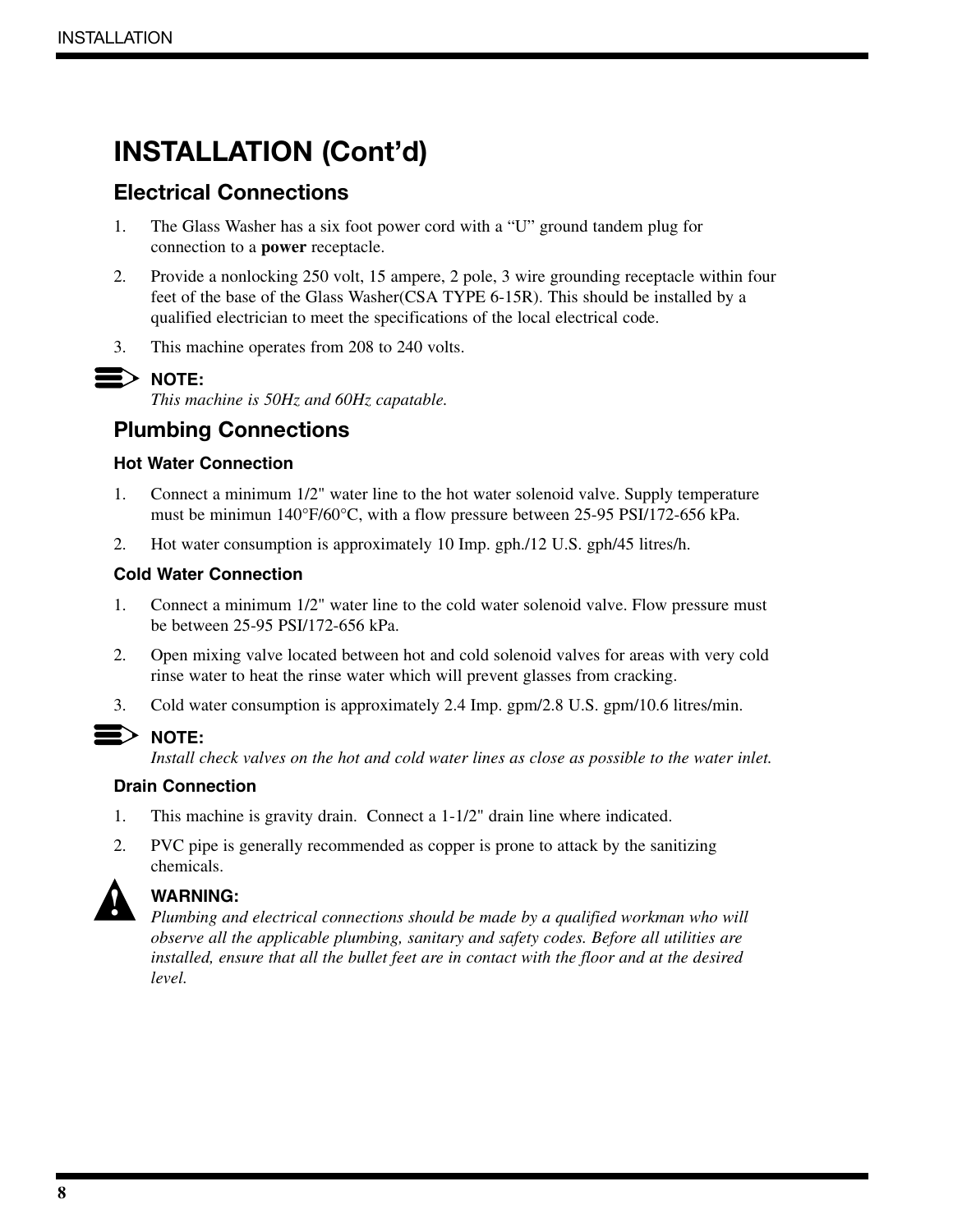# **OPERATION**

# **General**

- 1. The wash tank is equipped with a float assembly that operates a single camoperated switch.
- 2. The water temperature is controlled by a heater and a thermostat. The thermostat should be between 140°F/60°C and 160°F/ 71°C.



# **To Fill the Wash Tank**

**Figure 3 — Wash Tank**

Ensure that the standpipe (A) is in place. Put switch (B) up to the "ON-FILL" position. The water will fill until the proper level is reached. The heating element will then turn on automatically once the tank has filled.

Detergent is fed from the supply container into the detergent tank in controlled amounts by the detergent pump. Use detergent at a strength of 0.35% or as recommended by your chemical supplier.

# **To Flush the Wash Tank**

The selector switch (B) may be pushed down to the "FLUSH" position to clean the detergent tank during cleaning operations. The glasswasher will not wash dishes in the flush position. To use the flush function: Remove the standpipe (A) and drain the tank. Push the selector switch (B) down to the flush position. Water will enter the detergent tank as long as the switch is held in the "FLUSH" position. When desired flushing is complete, release switch (B).

## **NOTE:**

*Use a commercial grade NON-CHLORINATED liquid detergent manufactured specifically for glassware washing machines. Your chemical representative should test the solution to ensure the proper strength to achieve the best cleaning results.*

## **NOTE:**

*Many of the chemicals used in glass and dishwashers are harmful to the skin and eyes in their concentrated form. Use extreme caution when handling containers to prevent accidental exposure.*

# **Operating Instructions**

- 1. Open front door, flip toggle switch located on wash tank to the "ON-FILL" position. Wash tank will automatically fill.
- 2. Ensure there is product in the detergent, sanitizer and rinse agent containers.
- 3. Load glasses on the conveyor. Start machine with round start/stop knob located on the front load side of unit. Machine will now stop with shut-off rod and can be restarted with the round stop/start knob or shut-off rod.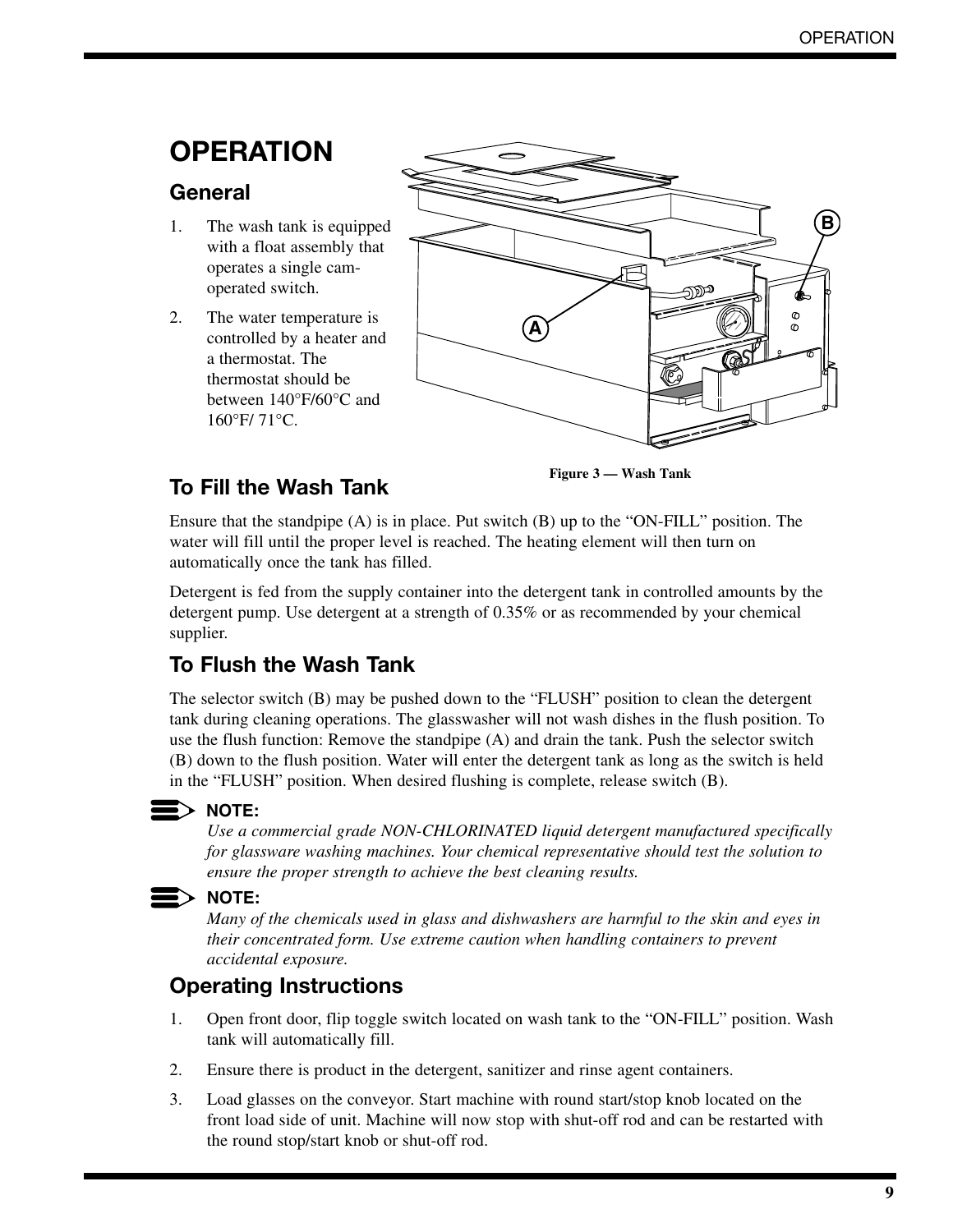# **OPERATION (Cont'd)**

# **APPROXIMATE CHEMICAL SETTINGS**

# **General**

Approximate chemical settings can be obtained by counting the revolutions of the injector rotors.

1. For detergent, one revolution per second equals approximately 0.35% concentration.

# **NOTE:**

*Detergent pump only operates when hot water tank is filling.*

- 2. For sanitizer, one revolution in 5 seconds equals approximately 12.5 ppm Iodine or 50 ppm chlorine.
- 3. For rinse agent, one revolution in 8 seconds is recommended.

## **To Adjust Detergent Injector:**

- 1. When a new detergent container is installed, push the prime button in and hold until the detergent feed tube is full.
- 2. Install the detergent tank standpipe and switch tank fill toggle switch up to the "ON-FILL" position. The detergent feeder will now feed detergent into the detergent tank with water fill.
- 3. To increase detergent volume, turn the detergent adjustment screw clockwise.
- 4. To decrease the detergent volume, turn the detergent adjustment screw counter-clockwise.

## **To Adjust Sanitizer Injector:**

- 1. When a new sanitizer container is installed, push the prime button in and hold until sanitizer feed tube is full.
- 2. Start the washer with rocker switch located on the front of the machine. Take a sample from the final rinse spray tube to check sanitizer level.
- 3. To increase the volume of sanitizer, turn the adjustment screw clockwise.
- 4. To decrease the volume of sanitizer, turn the adjustment screw counter-clockwise.

## $\blacktriangleright$  note:

*If Iodopher is being used as a sanitizer, it is not necessary to use a separate rinse agent. To turn rinse agent injector "OFF" in this case, turn the adjustment screw counter-clockwise until the pump stops turning.*

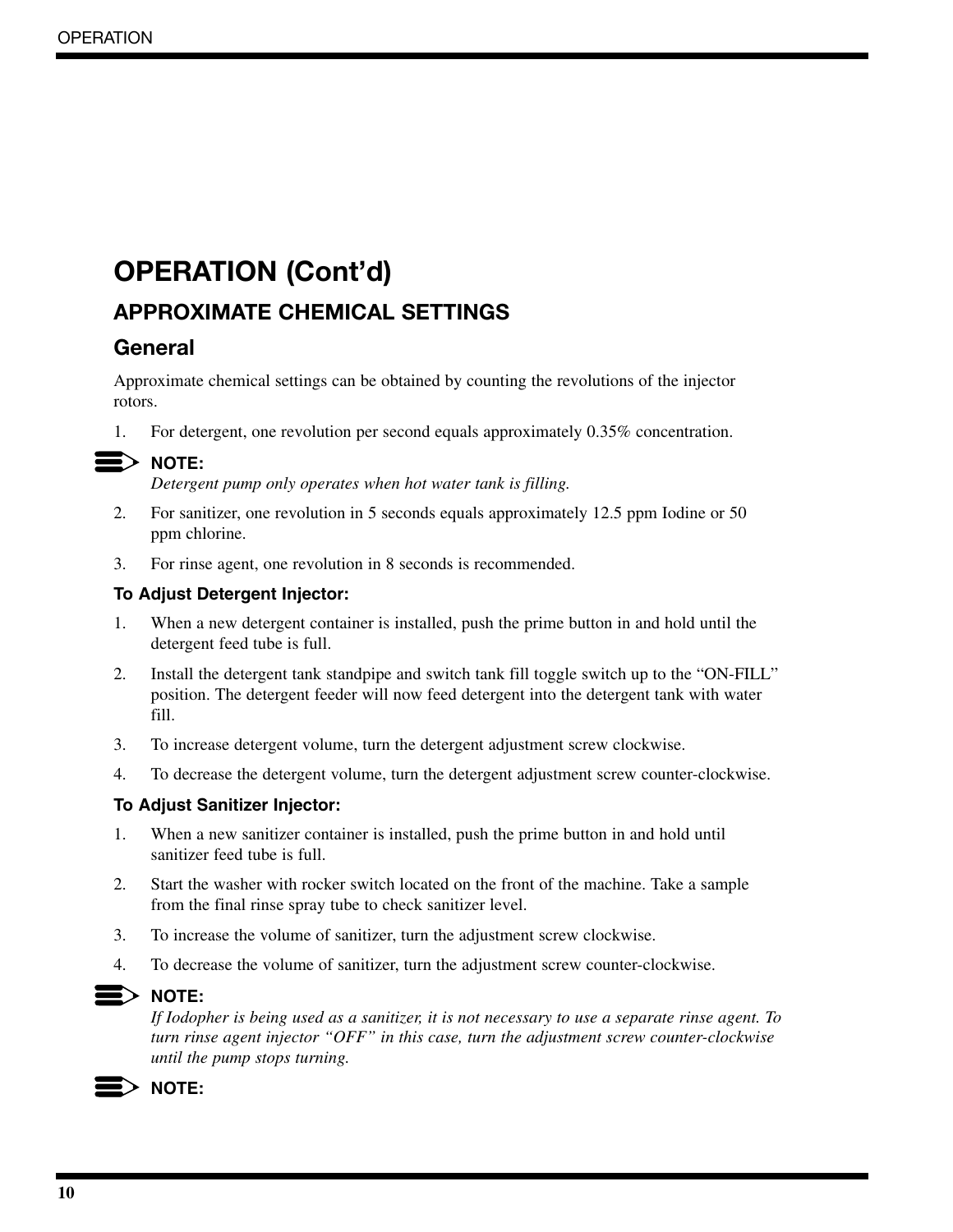# **OPERATION (Cont'd)**

#### **To Adjust Rinse Agent Injector:**

- 1. When a new rinse agent container is installed, push the prime button in and hold until the rinse injector feed tube is full.
- 2. Start the washer. Take a sample from the final rinse spray tubes.
- 3. To increase the volume of rinse agent, turn the adjustment screw clockwise.
- 4. To decrease the volume of rinse agent, turn the adjustment screw counter-clockwise.

#### **NOTE:**

*To meet the requirements of N.S.F. standards, Iodophor in a concentration of 12.5 ppm or chlorine at 50 ppm must be used in the final rinse.*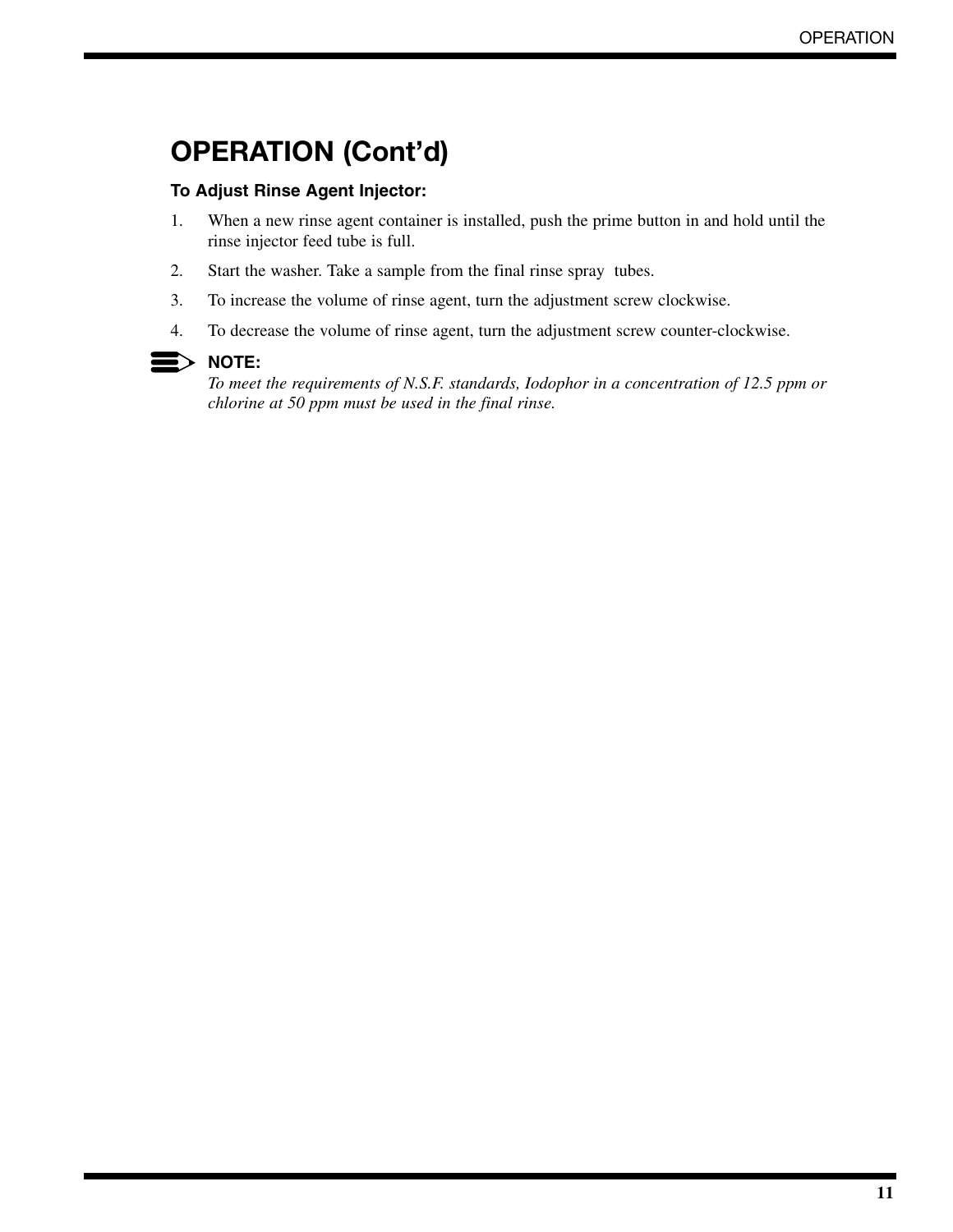

#### **Figure 4 — Plumbing Diagram**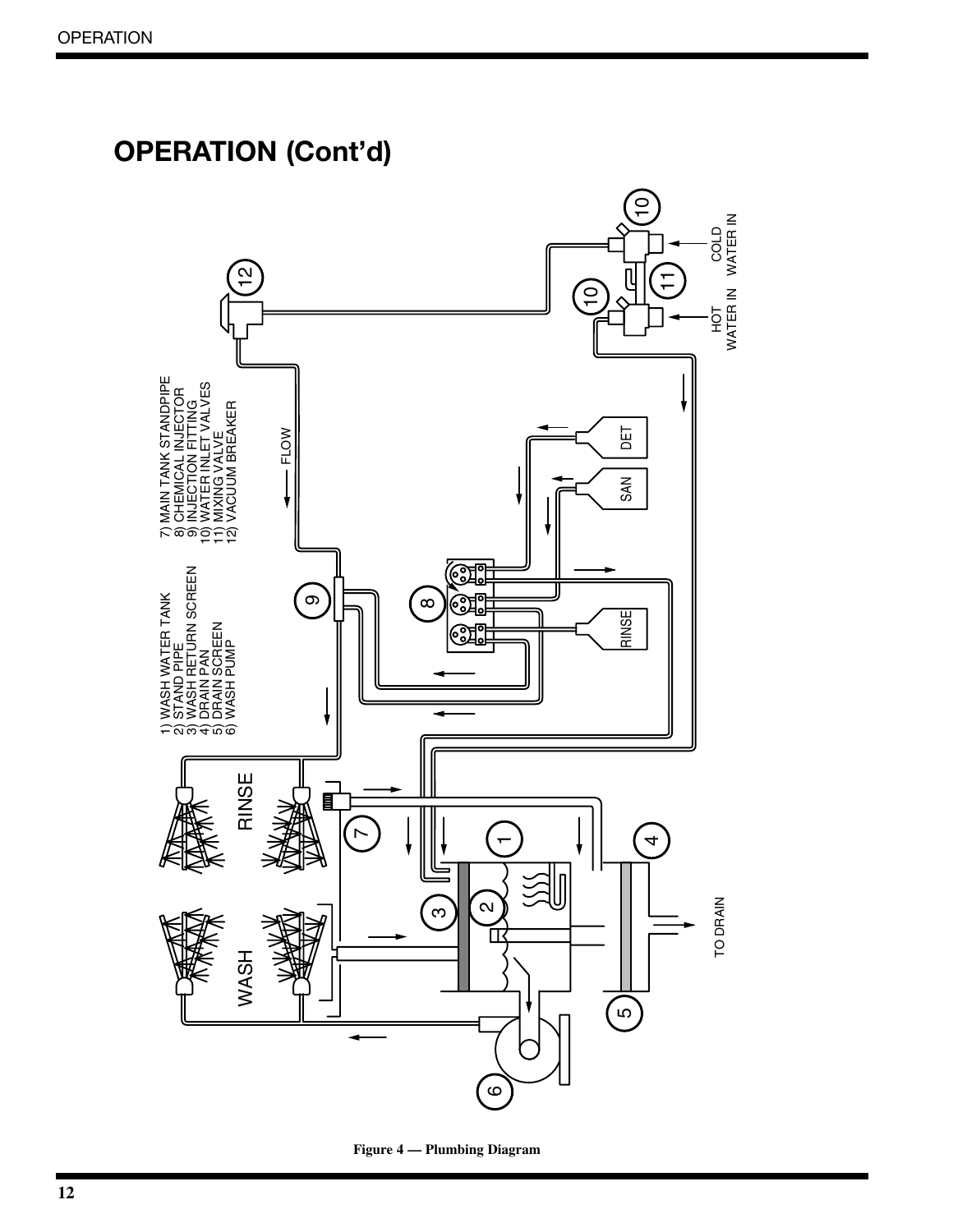# **MAINTENANCE**

# **CLEANING**

# **Daily Cleaning Instructions**

- 1. Clear the conveyor of glassware and turn glasswasher off by flipping the toggle switch located on the wash tank to the "off" position.
- 2. Remove load and unload end pick-up plates and splash curtains. Wash them with hot soapy water, rinse thoroughly, then dry.
- 3. Lift and remove spray hood and set it aside.
- 4. At *right* hand side of machine, raise conveyor lift bracket to stop position. Remove any debris from catch pan located below spray tubes and in area surrounding overflow tube.
- 5. Remove overflow tube at right side of upper tank area. Starting at the left side of the machine, flush all debris from left to right side of machine using a wash down nozzle.

 $\mathbf{E}$  note:

*Do not leave water in tank overnight!!!*

- 6. *Replace* overflow tube, lower lift bracket to adjusters and ensure brackets are solidly engaged *over* track adjusters.
- 7. *Replace* spray hood, ensuring hood hose connections are firmly engaged. Replace curtains and pick-up plates.
- 8. Remove and clean upper and lower wash tank screens. **Remove** standpipe from the detergent tank; wash down then rinse the interior of the detergent tank.
- 9. **Replace** stand pipe. **Replace** *both* upper and lower screens.
- 10. Ensure there is product in the detergent, sanitizer and rinse agent containers. Close doors.

## **Weekly Cleaning Instructions**

- 1. Lift and remove front spray-hood cover and open front doors. Remove upper and lower manifold end caps and **clean spray tubes with reamer, tube brush, and tube scraper provided**.
- 2. Remove detergent, sanitizer, and rinse agent feed lines from containers and place them in a container of hot water. Hold prime buttons in until the feed lines have been thoroughly flushed. Replace the feed lines to their proper container and prime product through lines.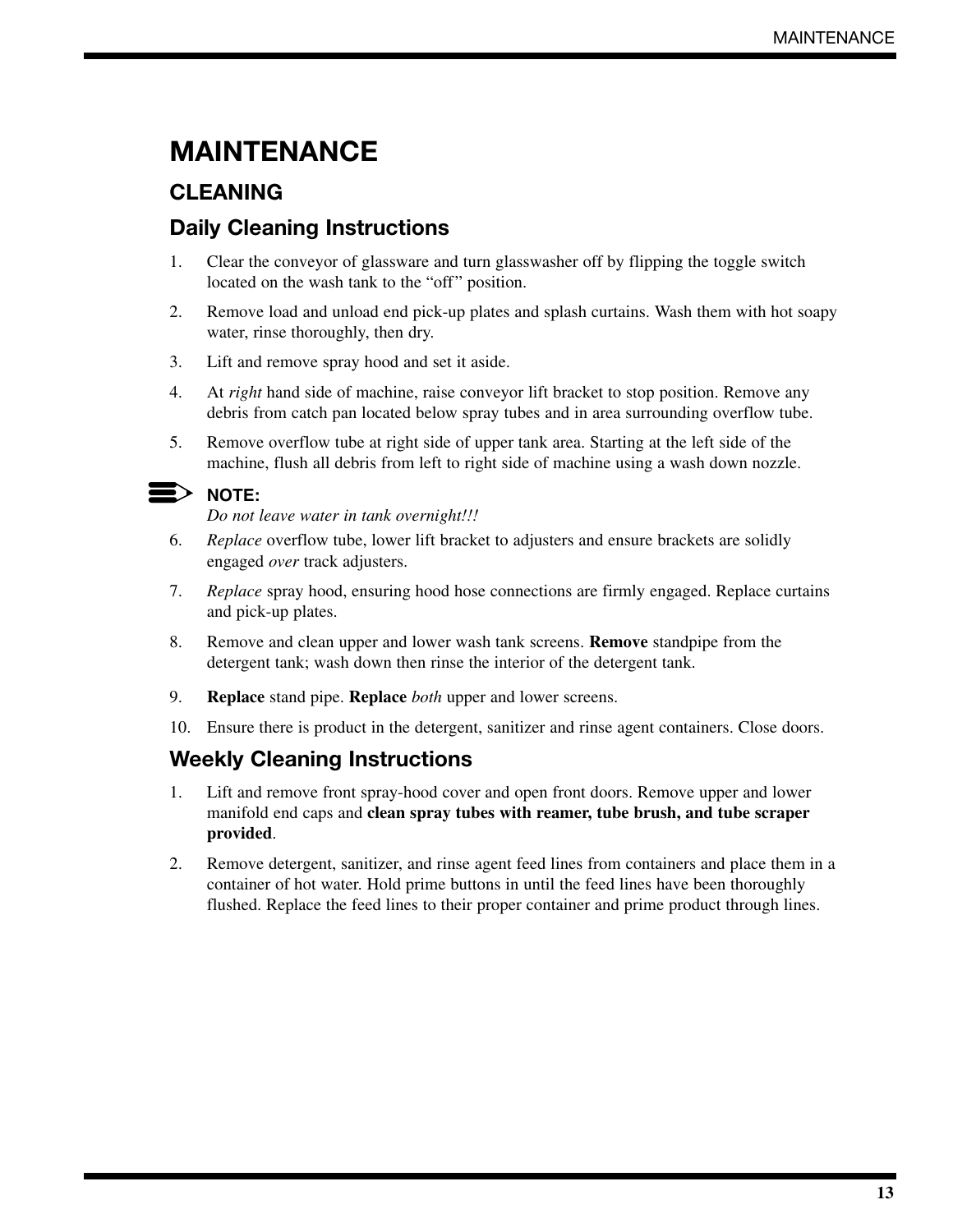# **TROUBLESHOOTING**

| <b>CONDITION</b>              | <b>CAUSE</b>                                                     | <b>SOLUTION</b>                                                          |
|-------------------------------|------------------------------------------------------------------|--------------------------------------------------------------------------|
| Conveyor does not turn        |                                                                  |                                                                          |
|                               |                                                                  | Turn power switch on                                                     |
|                               | Drive motor burnt out Replace                                    |                                                                          |
|                               | Obstruction in wash or rinse Remove obstruction                  |                                                                          |
|                               | Micro-switch on switch supportAdjust or replace                  |                                                                          |
|                               | bracket faulty or not making<br>contact                          |                                                                          |
|                               | Conveyor not in positionPosition properly                        |                                                                          |
|                               |                                                                  | Conveyor tension too looseAdjust tension with track adjusters            |
|                               |                                                                  | Conveyor catching on sprayEnsure spray tube retaining clips are in       |
|                               | tube support                                                     | position                                                                 |
|                               | Drive sprocket slipping Tighten set screw                        |                                                                          |
|                               |                                                                  |                                                                          |
|                               | Drive chain seized or broken Lubricate or replace                |                                                                          |
| Excessive overspray           | Splash curtain not in position Install or adjust                 |                                                                          |
| from hood section             |                                                                  | Washer running without any Keep conveyor loaded with glasses             |
|                               | glasses on conveyor                                              |                                                                          |
|                               |                                                                  | Spray tubes at wrong angleEnsure spray tube ends are in slots            |
|                               |                                                                  | provided to ensure proper spray angle                                    |
|                               |                                                                  | Spray tubes pluggedClear and clean with reamer, scraper, and             |
|                               |                                                                  | brush                                                                    |
| Lack of pressure at wash      |                                                                  |                                                                          |
| spray tubes                   |                                                                  | Ensure detergent tank stand pipe is in postion                           |
|                               |                                                                  | Ensure the tank fill switch is in "ON-FILL"                              |
|                               |                                                                  | position and that tank fills with water                                  |
|                               |                                                                  | Ensure the float switch is activated by the float                        |
|                               |                                                                  | cam                                                                      |
|                               |                                                                  | Ensure the tank fill solenoid valve is                                   |
|                               |                                                                  | operational                                                              |
|                               | Obstruction in wash arm Clear obstruction                        |                                                                          |
|                               |                                                                  | Pump not operating Check power supply to machine                         |
|                               |                                                                  | Check pump capacitor                                                     |
|                               |                                                                  | Replace pump if required                                                 |
|                               |                                                                  | Pump operating but no pressureCheck condition of impeller and stub shaft |
|                               |                                                                  | Replace if needed                                                        |
|                               | Pump supply line pluggedClear line of cause                      |                                                                          |
| Lack of pressure in rinse     |                                                                  | Rinse spray tubes dirtyClean thoroughly with reamer, scraper, and        |
| spray tubes                   |                                                                  | brush provided                                                           |
|                               | Shut-off valve on supplyOpen valve                               |                                                                          |
|                               | line closed                                                      |                                                                          |
|                               |                                                                  |                                                                          |
|                               | Rinse solenoid valve will Check coil                             |                                                                          |
|                               | not operate                                                      | Check and install rebuild kit                                            |
|                               |                                                                  | Replace if necessary                                                     |
|                               | Rinse solenoid valve strainer Remove screen and clean<br>plugged |                                                                          |
| Water continues to flow to    | Solenoid valve not seating Clean seat                            |                                                                          |
| detergent tank or spray tubes |                                                                  | Install diaphragm kit                                                    |
| with machine off              |                                                                  | Replace valve                                                            |
|                               |                                                                  |                                                                          |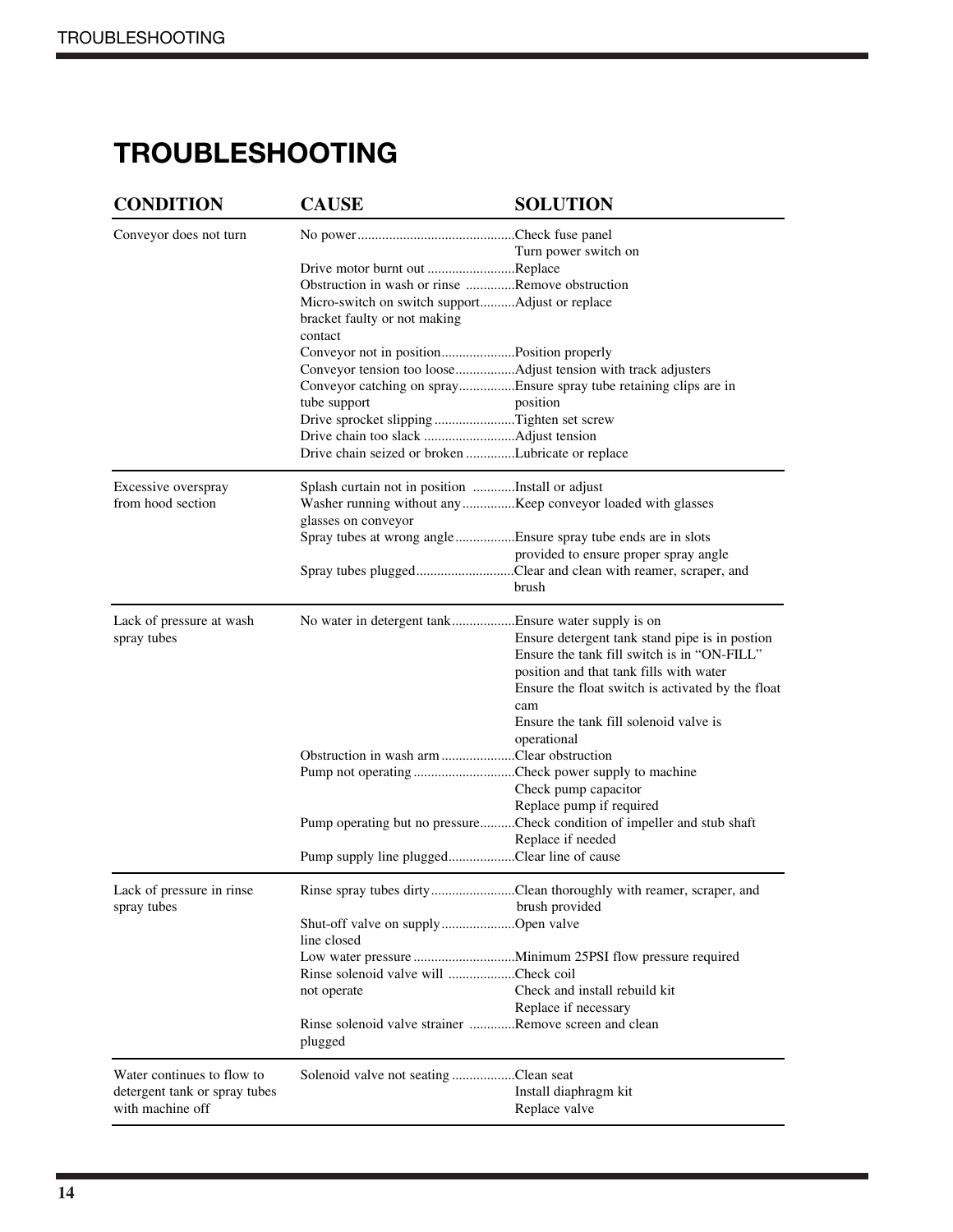| <b>CONDITION</b>            | <b>CAUSE</b>                                         | <b>SOLUTION</b>                                                              |
|-----------------------------|------------------------------------------------------|------------------------------------------------------------------------------|
| Water temperature low       |                                                      |                                                                              |
| in detergent tank           | Thermostat defectiveReplace                          |                                                                              |
|                             | Defective float switch Replace                       |                                                                              |
|                             |                                                      |                                                                              |
|                             |                                                      | Ensure water level is above element                                          |
|                             |                                                      | Incoming water temp. low Hot water supply min. 145°F/66°C                    |
| Water on floor around       | Pump seal leaking Replace                            |                                                                              |
| machine                     |                                                      | Rinse drain in wash area plugged Clear obstruction, clean machine            |
|                             | Wash return screen in detergentClean                 |                                                                              |
|                             | tank plugged                                         |                                                                              |
|                             | Drain screen under detergent Clean                   |                                                                              |
|                             | tank plugged                                         |                                                                              |
|                             | Main drain plugged Clean                             |                                                                              |
|                             |                                                      | Detergent tank covers are not Position all top covers to completely cover    |
|                             | positioned properly causing                          | top of tank                                                                  |
|                             | condensation                                         |                                                                              |
|                             | Fill chute has lime build-up De-scale detergent tank |                                                                              |
|                             | Spray tube clean out caps loose Tighten caps         |                                                                              |
|                             | or o-rings damaged                                   | Replace o-rings                                                              |
| Chemical containers filling |                                                      |                                                                              |
| with water                  | Element tube worn Replace                            |                                                                              |
|                             | Worn flow washer in solenoid Replace                 |                                                                              |
|                             | valve                                                |                                                                              |
| Chemicals not feeding       | No product in containersRefill container             |                                                                              |
|                             |                                                      | Product gelling or crystallizingFlush all lines with hot water and use fresh |
|                             | in chemical line                                     | supply of chemical                                                           |
|                             | Chemical supply strainer pluggedClean with hot water |                                                                              |
|                             |                                                      | Speed adjustment set too lowIncrease by turning clockwise while machine      |
|                             |                                                      | is running/filling                                                           |
|                             |                                                      | No power to pump Check power LED on chemical control board                   |
|                             |                                                      | Check signal LED for detergent, sanitize/rinse                               |
|                             |                                                      | on board                                                                     |
|                             |                                                      | Replace board if necessary                                                   |
|                             | Pump motor defective Replace pump motor              |                                                                              |
|                             | Element tube stretchedReplace                        |                                                                              |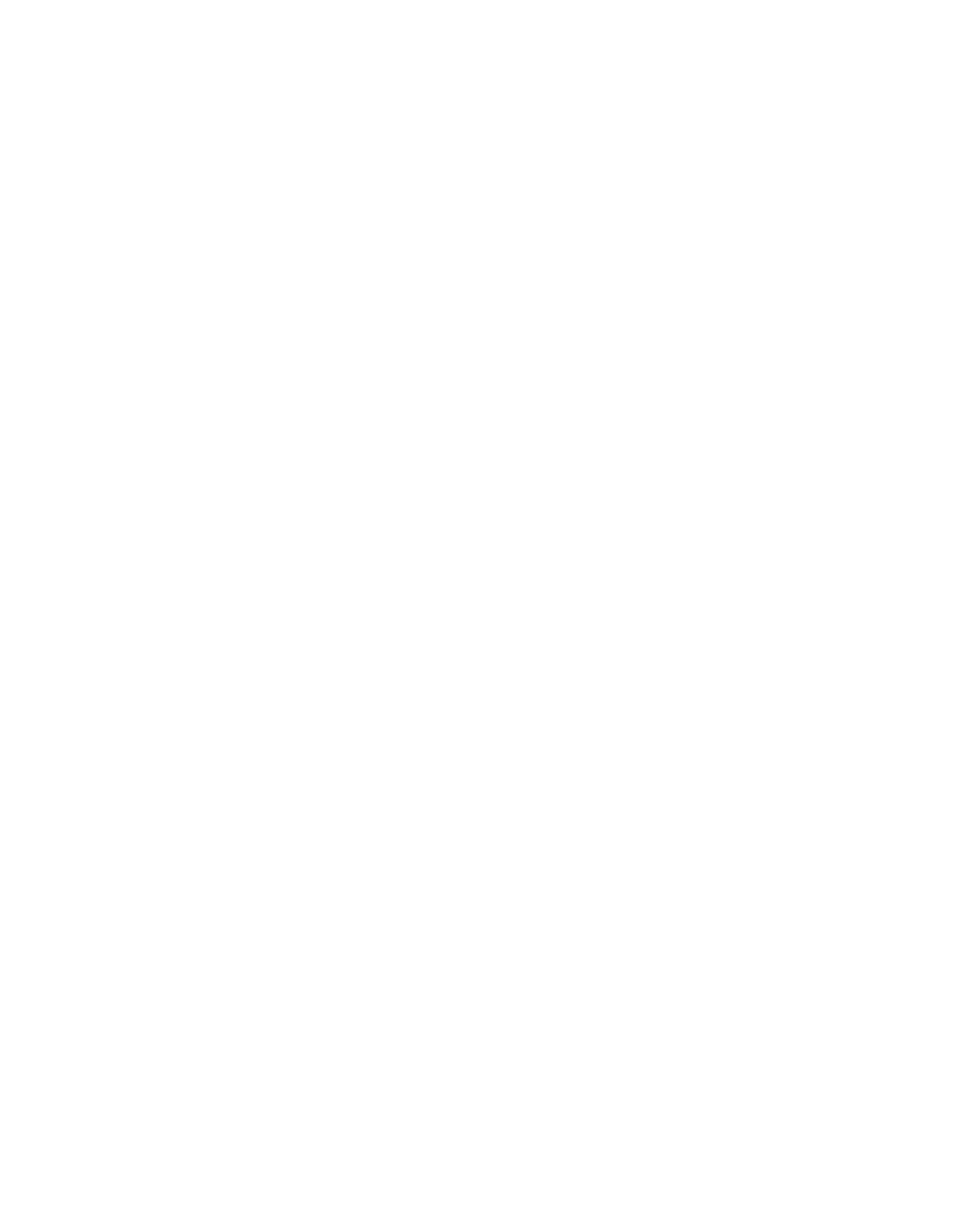# **REPLACEMENT PARTS**

## **List of Figures**

#### Page

| 6 |
|---|
| 7 |
|   |
|   |
|   |
|   |
|   |
|   |
|   |
|   |
|   |
|   |
|   |
|   |
|   |
|   |
|   |
|   |
|   |
|   |
|   |
|   |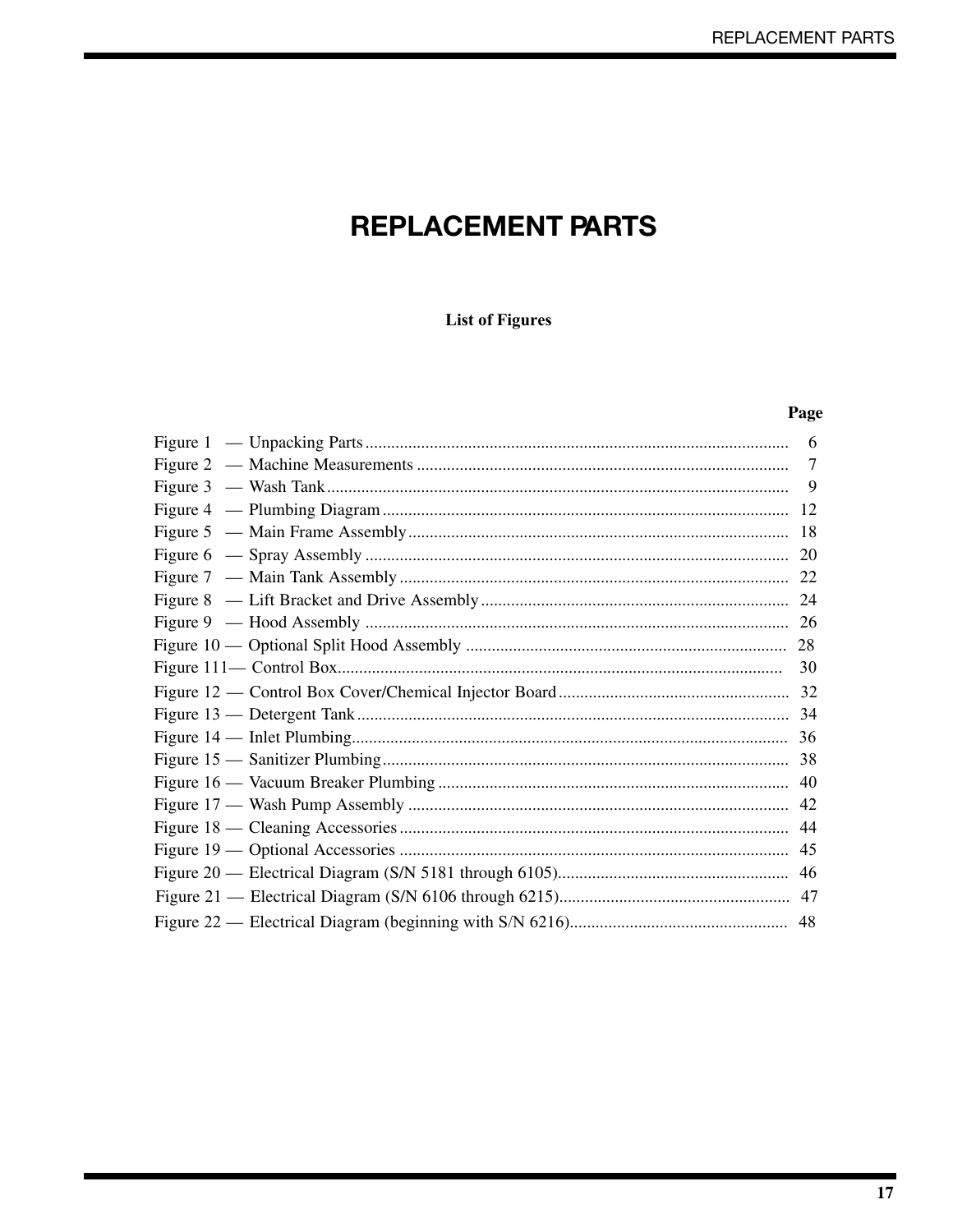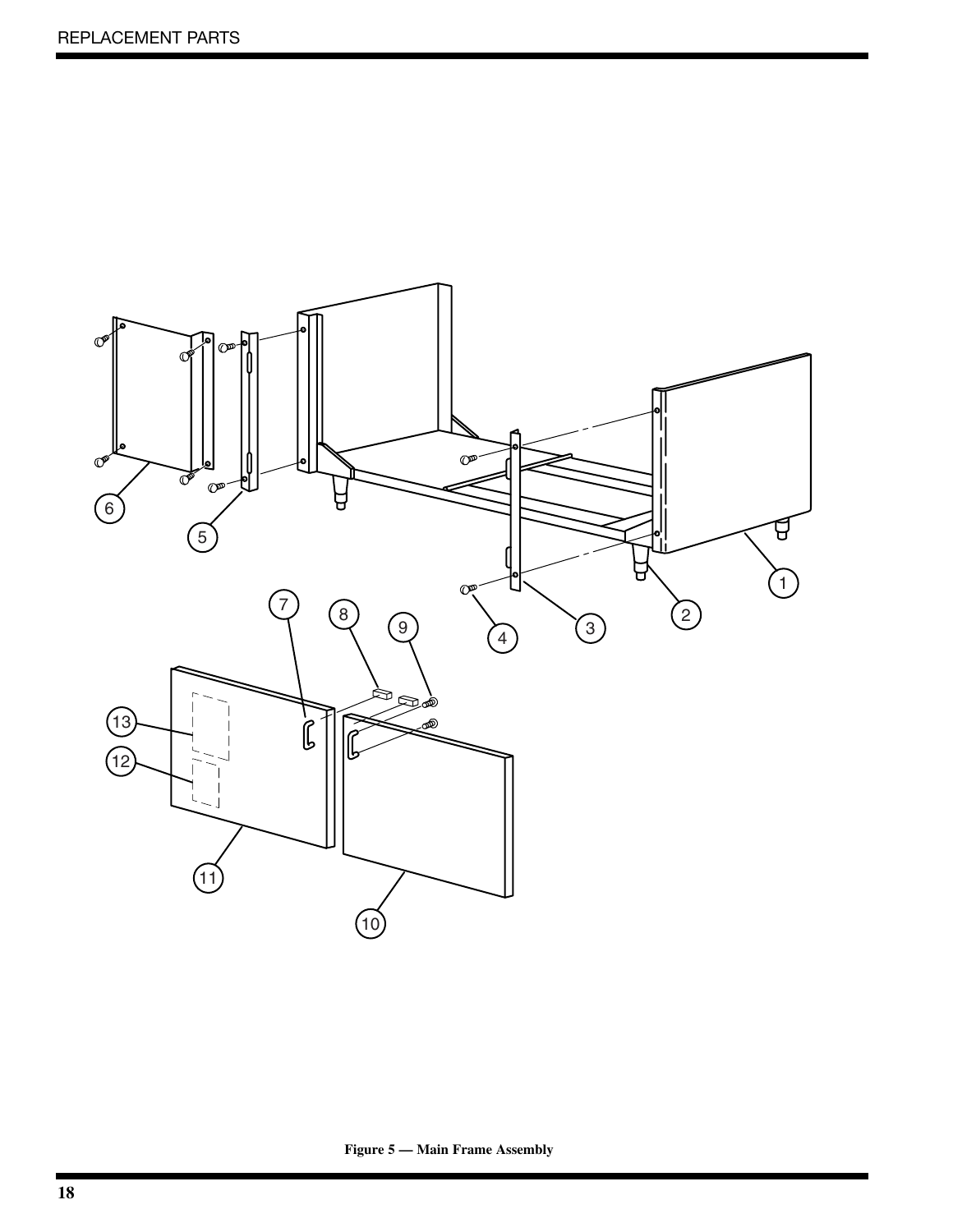| Fig. $5$       | Part    | <b>Part Description</b> | Qty.           |
|----------------|---------|-------------------------|----------------|
| Item No.       | No.     |                         |                |
|                | 0707561 |                         |                |
|                | 0707673 |                         |                |
| $\overline{2}$ | 0501873 |                         | 4              |
| 3              | 0703003 |                         |                |
| $\overline{4}$ | 0501412 |                         | 8              |
| 5              | 0703002 |                         |                |
| 6              | 0308100 |                         | 2              |
|                | 0501921 |                         | 2              |
| 8              | 0501885 |                         | $\overline{2}$ |
| 9              | 0501464 |                         | 4              |
| 10             | 0707514 |                         |                |
| 11             | 0707515 |                         |                |
| 12             | 0507836 |                         |                |
| 13             | 0507582 |                         |                |

#### **MAIN FRAME ASSEMBLY**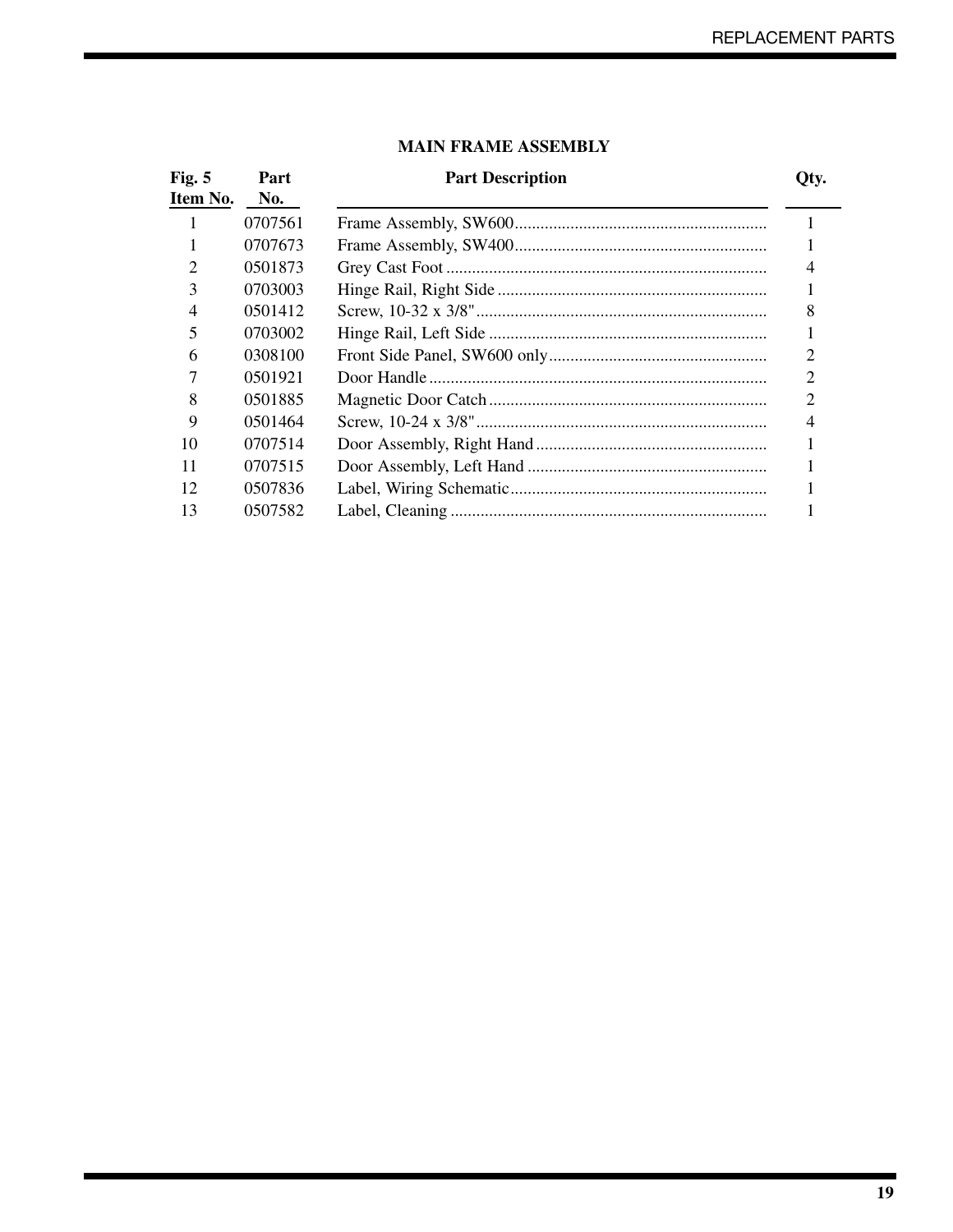

**Figure 6 — Spray Assembly**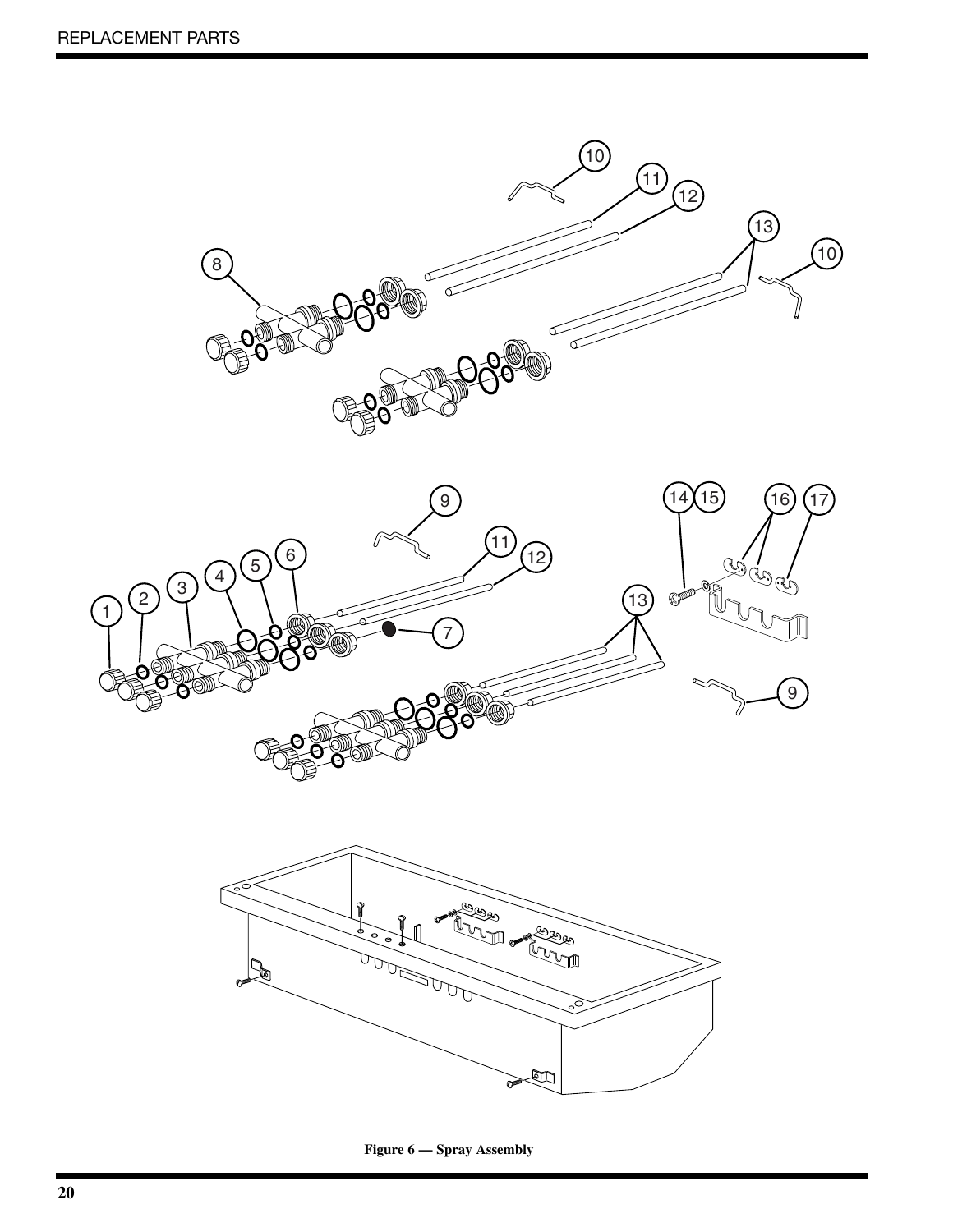| Fig. $6$<br>Item No. | Part<br>No. | <b>Part Description</b> | Qty.           |
|----------------------|-------------|-------------------------|----------------|
| 1                    | 0501746     |                         | 10             |
| $\overline{2}$       | 0501753     |                         | 10             |
| 3                    | 0301790     |                         | 2              |
| $\overline{4}$       | 0501745     |                         | 10             |
| 5                    | 0503589     |                         | 10             |
| 6                    | 0501716     |                         | 10             |
| 7                    | 0307502     |                         | 1              |
| 8                    | 0301795     |                         | 2              |
| 9                    | 0303009     |                         | 2              |
| 10                   | 0303010     |                         | 2              |
| 11                   | 0501718     |                         | $\overline{2}$ |
| 12                   | 0501719     |                         | $\overline{2}$ |
| 13                   | 0501717     |                         | 5              |
| 14                   | 0501407     |                         | 10             |
| 15                   | 0501497     |                         | 10             |
| 16                   | 0303091     |                         | 6              |
| 17                   | 0303092     |                         | 4              |

## **SPRAY ASSEMBLY**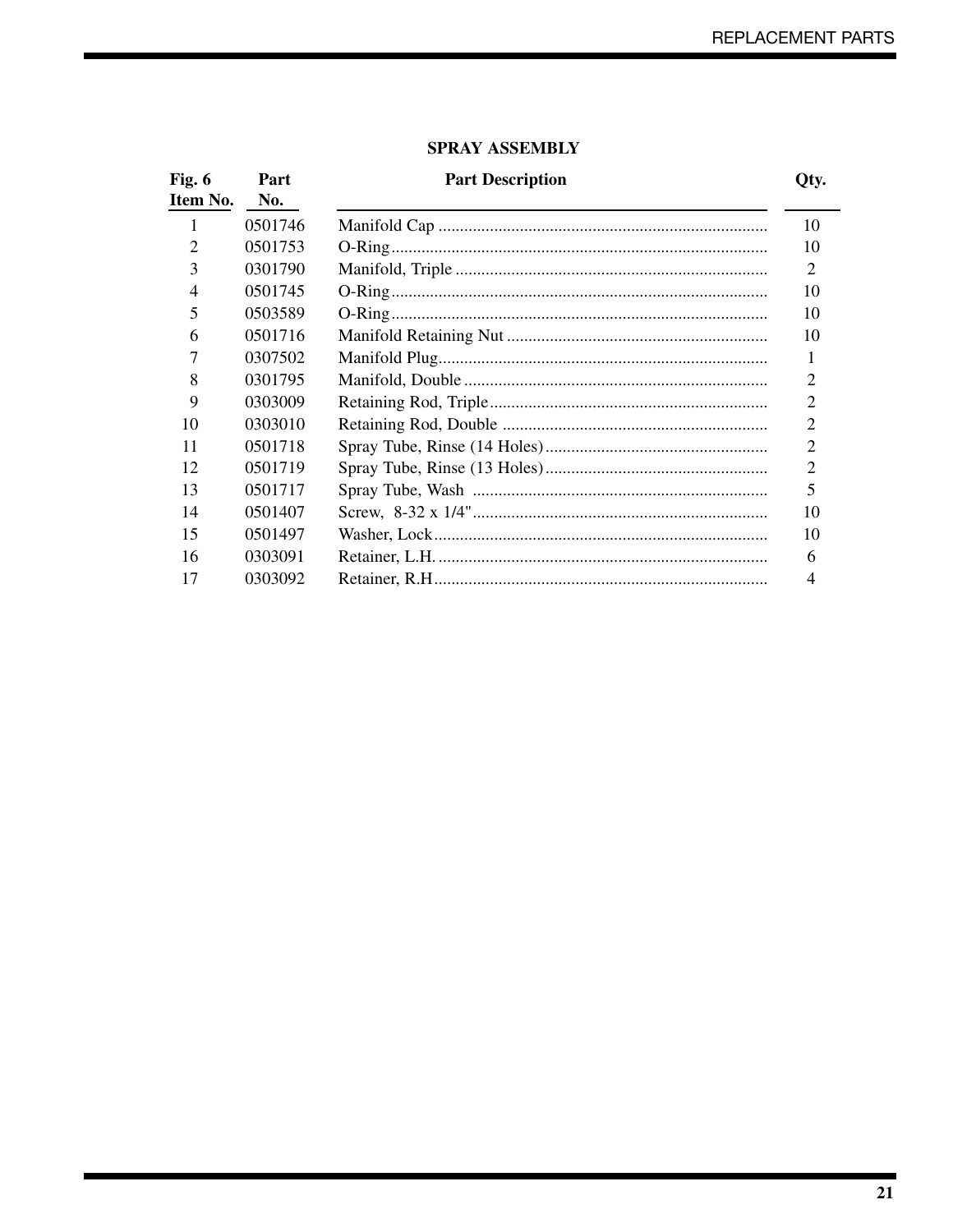

**Figure 7 — Main Tank Assembly (R-L Shown)**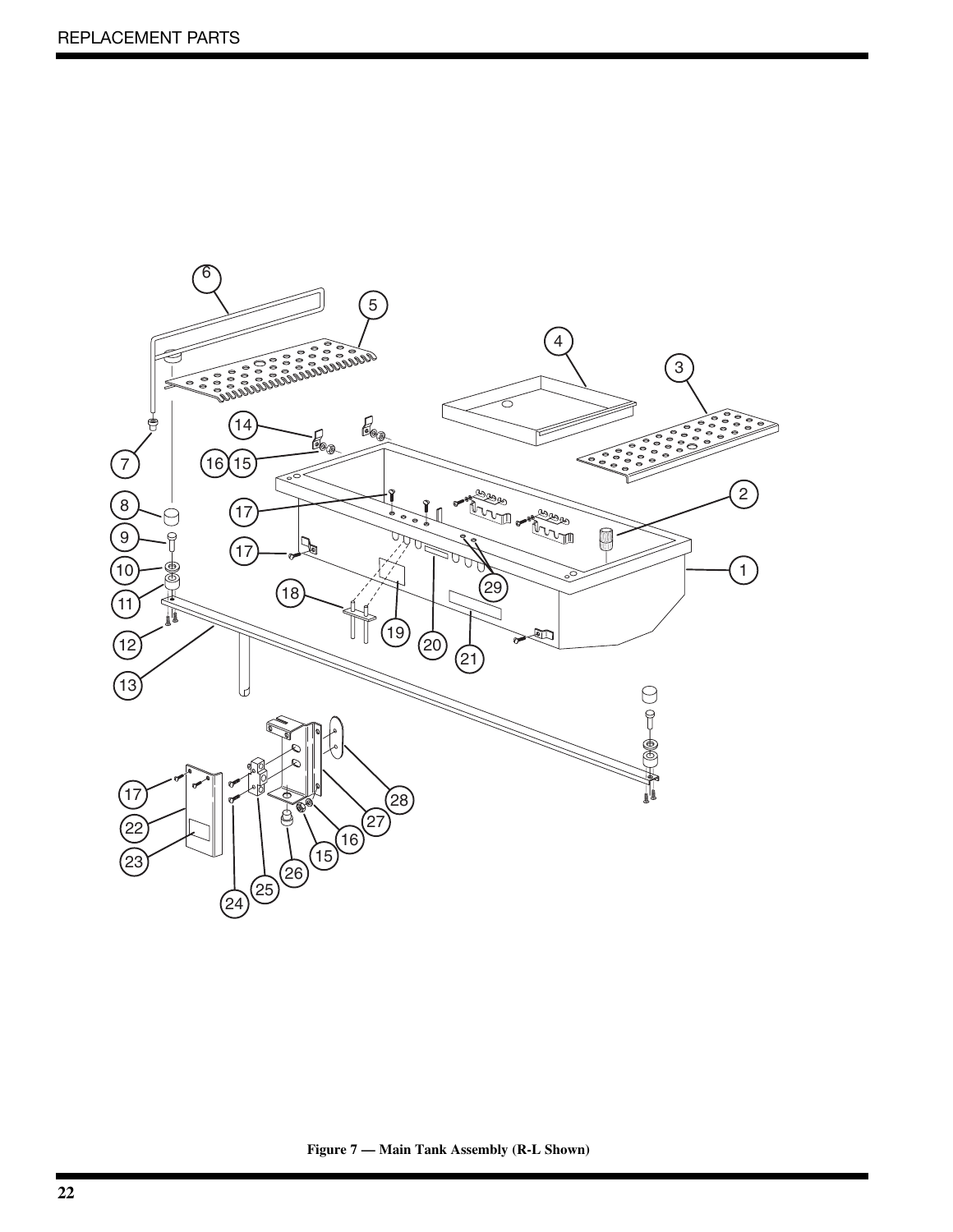## **MAIN TANK ASSEMBLY**

| Fig. 7<br>Item No. | Part<br>No. | <b>Part Description</b> | Qty.           |
|--------------------|-------------|-------------------------|----------------|
| $\mathbf{1}$       | 0707562     |                         | 1              |
| 1                  | 0707497     |                         | 1              |
| 2                  | 0707498     |                         | 1              |
| 3                  | 0303221     |                         | 1              |
| 4                  | 0307500     |                         | 1              |
| 5                  | 0303224     |                         | 1              |
| 6                  | 0707485     |                         | 1              |
| 7                  | 0501736     |                         | $\overline{2}$ |
| 8                  | 0501728     |                         | $\overline{2}$ |
| 9                  | 0501721     |                         | $\overline{2}$ |
| 10                 | 0302975     |                         | $\overline{2}$ |
| 11                 | 0501727     |                         | $\overline{2}$ |
| 12                 | 0501408     |                         | $\overline{4}$ |
| 13                 | 0707576     |                         | 1              |
| 13                 | 0707503     |                         | 1              |
| 14                 | 0307518     |                         | 4              |
| 15                 | 0501539     |                         | 4              |
| 16                 | 0501501     |                         | 4              |
| 17                 | 0501412     |                         | 4              |
| 18                 | 0703080     |                         | 1              |
| 19                 | 0504825     |                         | 1              |
| 20                 | 0302970     |                         | 1              |
| 21                 | 0507583     |                         | 1              |
| 22                 | 0307489     |                         | 1              |
| 22                 | 0307488     |                         | $\mathbf{1}$   |
| 23                 | 0503301     |                         | 1              |
| 24                 | 0503723     |                         | $\overline{2}$ |
| 25                 | 0501375     |                         | 1              |
| 26                 | 0503574     |                         | 1              |
| 27                 | 0307506     |                         | 1              |
| 28                 | 0502977     |                         | 1              |
| 29                 | 107964      |                         | $\overline{2}$ |
|                    | 0507493     |                         | 1              |
|                    | 0507587     |                         | $\overline{2}$ |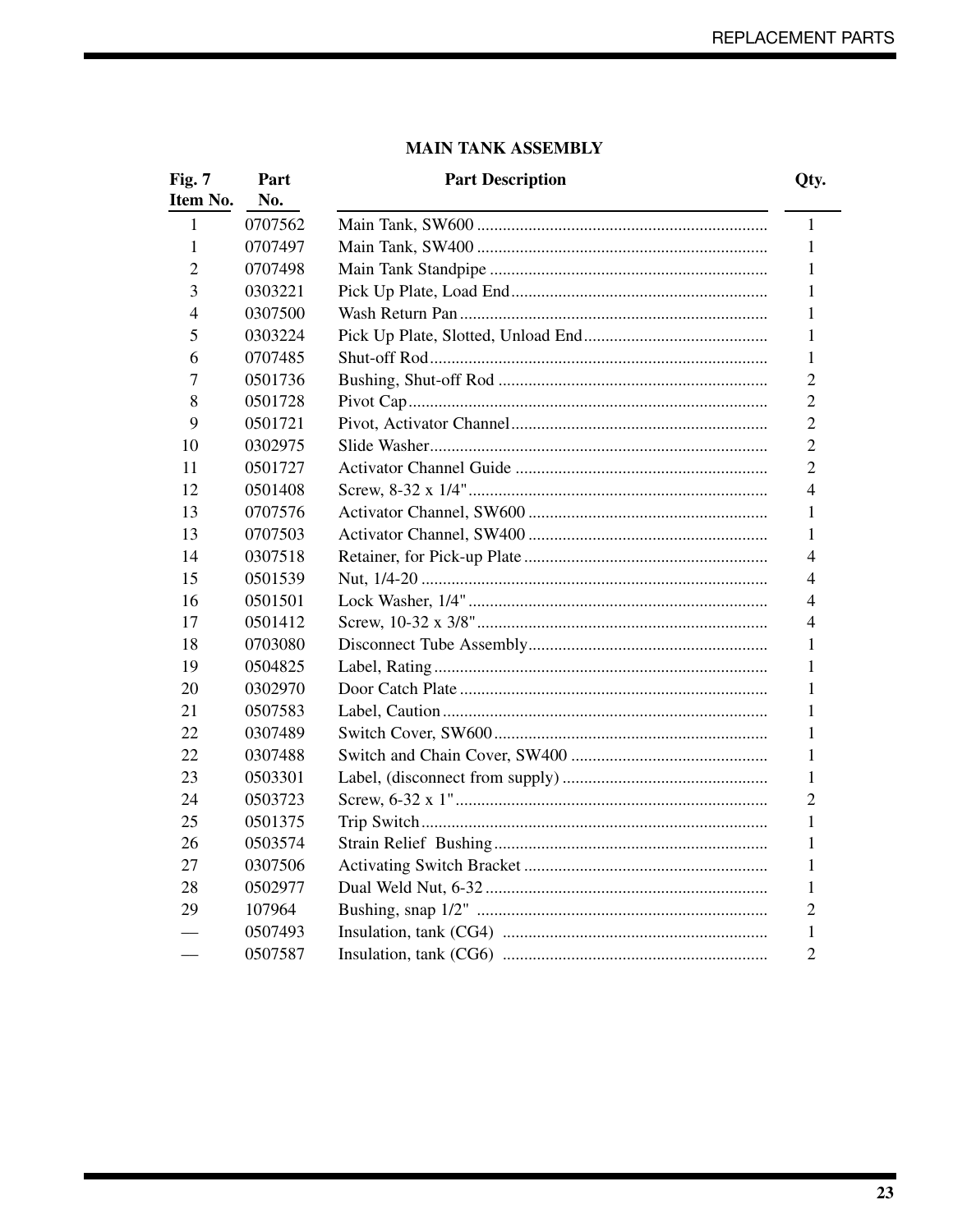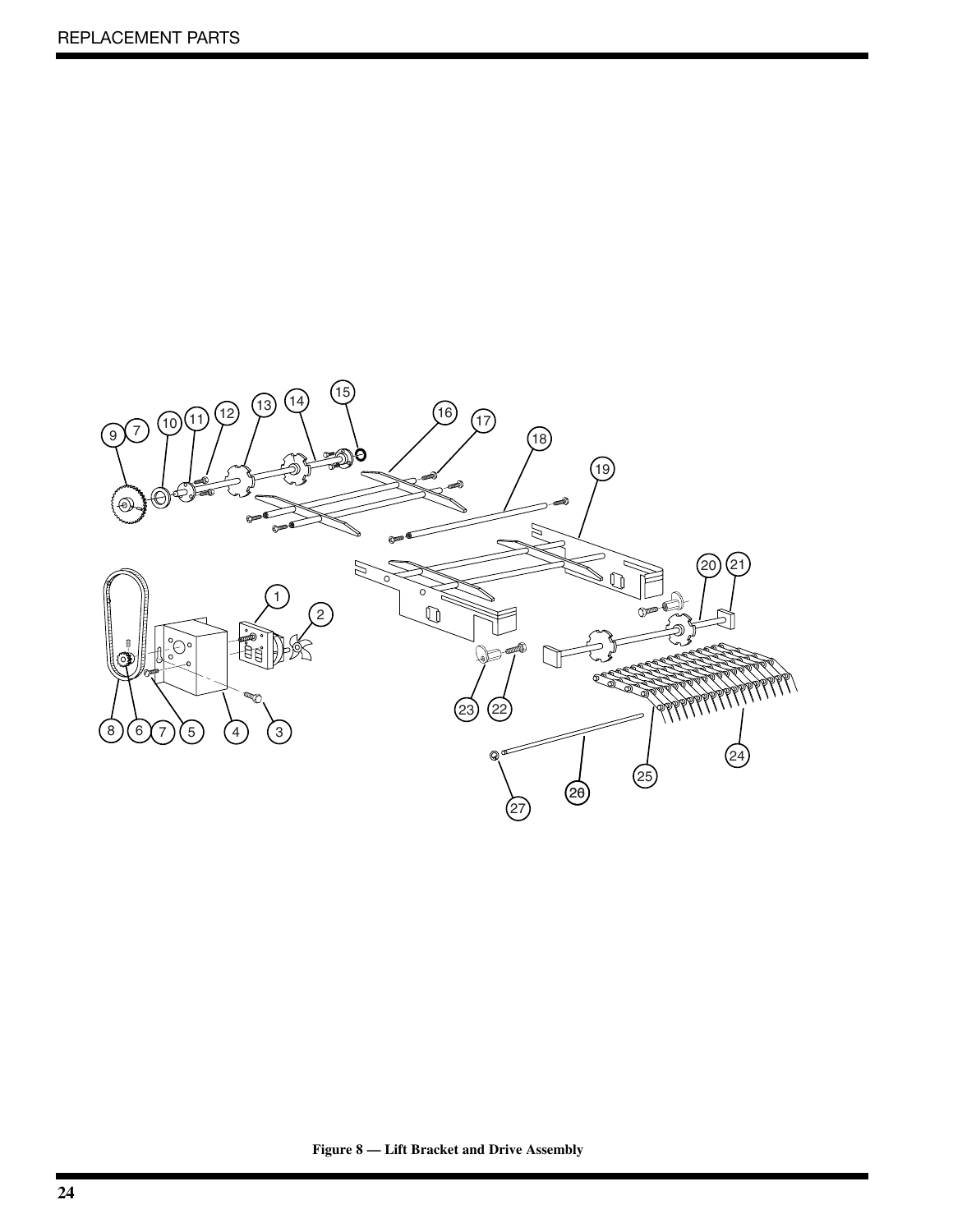| Fig. 8<br>Item No. | Part<br>No. | <b>Part Description</b> | Qty.           |
|--------------------|-------------|-------------------------|----------------|
| 1                  | 0501345     |                         | 1              |
| $\overline{2}$     | 0501355     |                         | 1              |
| 3                  | 0501456     |                         | 3              |
| 4                  | 0702979     |                         | 1              |
| 5                  | 0501408     |                         | $\overline{4}$ |
| 6                  | 0501793     |                         | 1              |
| 7                  | 0501395     |                         | $\overline{2}$ |
| 8                  | 0501899     |                         | 1              |
| 9                  | 0501706     |                         | 1              |
| 10                 | 0501731     |                         | 1              |
| 11                 | 0501729     |                         | $\overline{c}$ |
| 12                 | 0501419     |                         | 6              |
| 13                 | 0501710     |                         | $\overline{4}$ |
| 14                 | 0501732     |                         | 1              |
| 15                 | 0501702     |                         | 1              |
| 16                 | 0704576     |                         | 1              |
| 16                 | 0703029     |                         | 1              |
| 17                 | 0501418     |                         | 6              |
| 18                 | 0501593     |                         | $\overline{2}$ |
| 19                 | 0703213     |                         | 1              |
| 19                 | 0703154     |                         | 1              |
| 20                 | 0501733     |                         | 1              |
| 21                 | 0501722     |                         | $\overline{c}$ |
| 22                 | 0501420     |                         | $\overline{2}$ |
| 23                 | 0701724     |                         | $\overline{2}$ |
| 24                 | 0503401     |                         | 1              |
| 24                 | 0503705     |                         | 1              |
| 25                 | 0501590     |                         | 1596           |
| 25                 | 0501590     |                         | 1036           |
| 26                 | 0501589     |                         | 57             |
| 26                 | 0501589     |                         | 37             |
| 27                 | 0503664     |                         | 114            |
| 27                 | 0503664     |                         | 74             |
|                    | 0704862     |                         | $\mathbf{1}$   |
|                    | 0704863     |                         | $\mathbf{1}$   |

## **LIFT BRACKET AND DRIVE ASSEMBLY**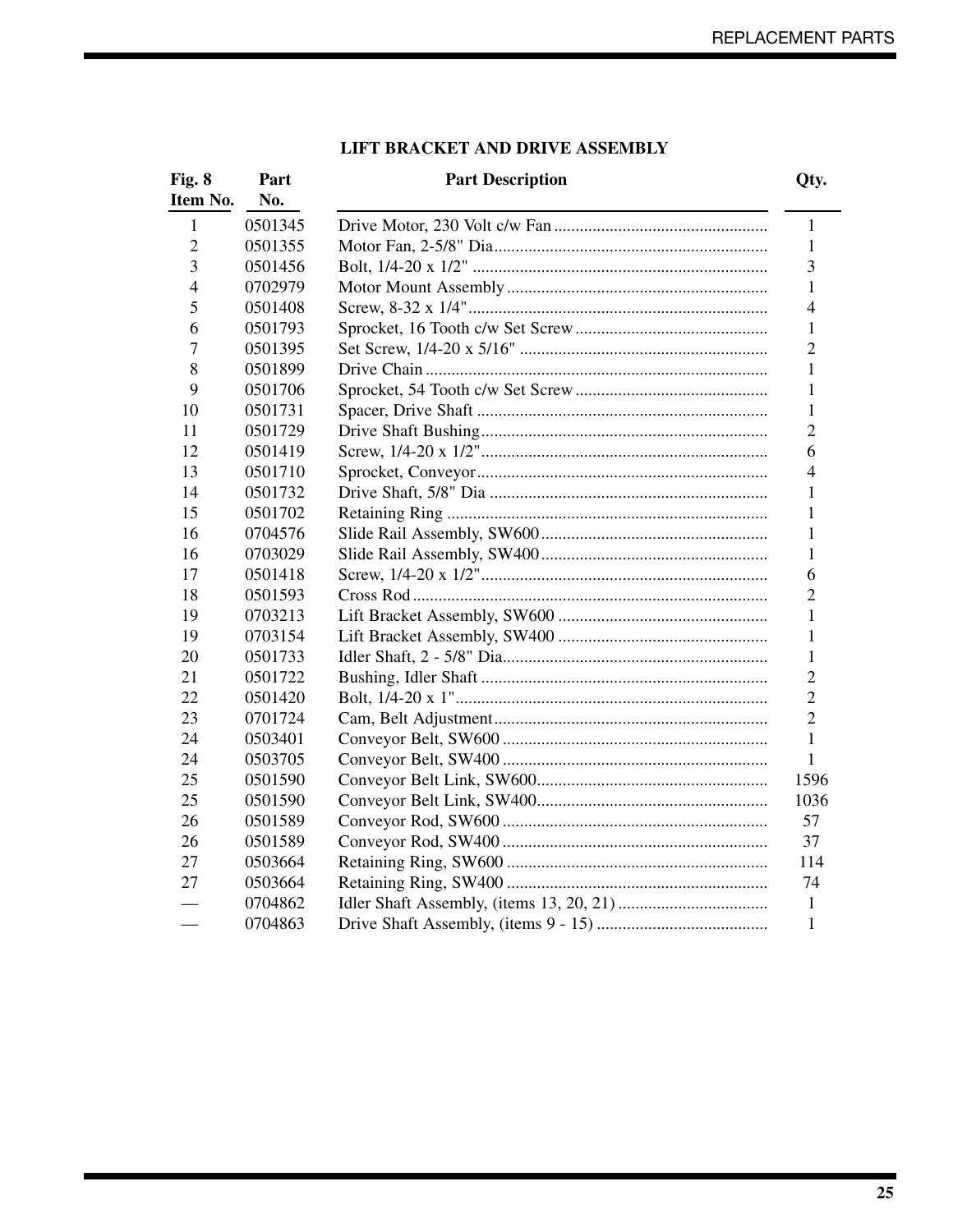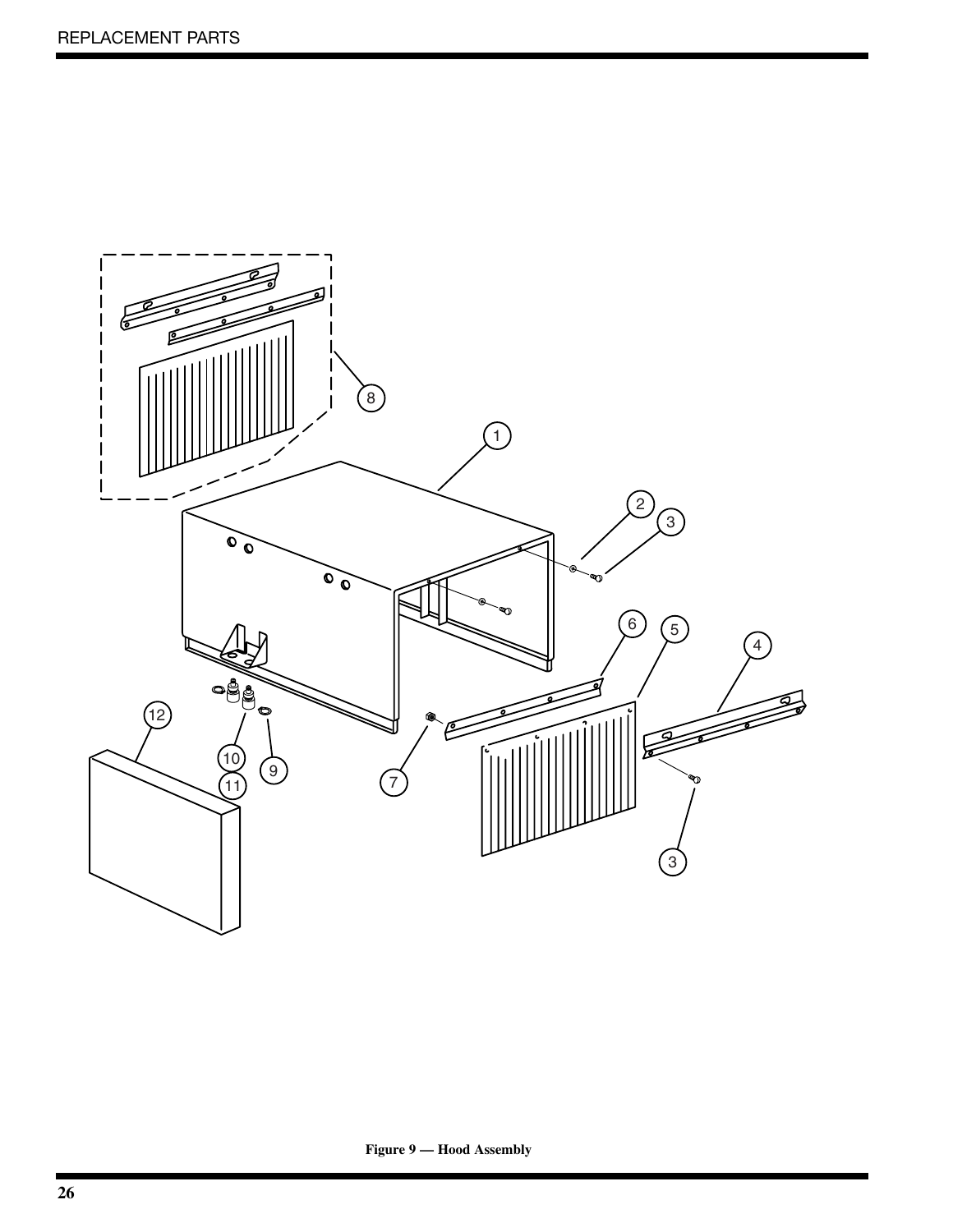| Fig. 9<br>Item No.          | Part<br>No. | <b>Part Description</b> | Oty.           |
|-----------------------------|-------------|-------------------------|----------------|
|                             | 0703244     |                         |                |
|                             | 0708681     |                         |                |
| $\mathcal{D}_{\mathcal{L}}$ | 0501497     |                         | 4              |
| 3                           | 0501408     |                         | 12             |
| $\overline{4}$              | 0302997     |                         | $\overline{2}$ |
| 5                           | 0501743     |                         | 2              |
| 6                           | 0302998     |                         | $\overline{2}$ |
|                             | 0501538     |                         | 4              |
| 8                           | 0703176     |                         | $\overline{2}$ |
| 9                           | 0507011     |                         | $\overline{2}$ |
| 10                          | 0703702     |                         | $\overline{2}$ |
| 11                          | 0503703     |                         | າ              |
| 12                          | 0708341     |                         |                |

#### **HOOD ASSEMBLY**

**27**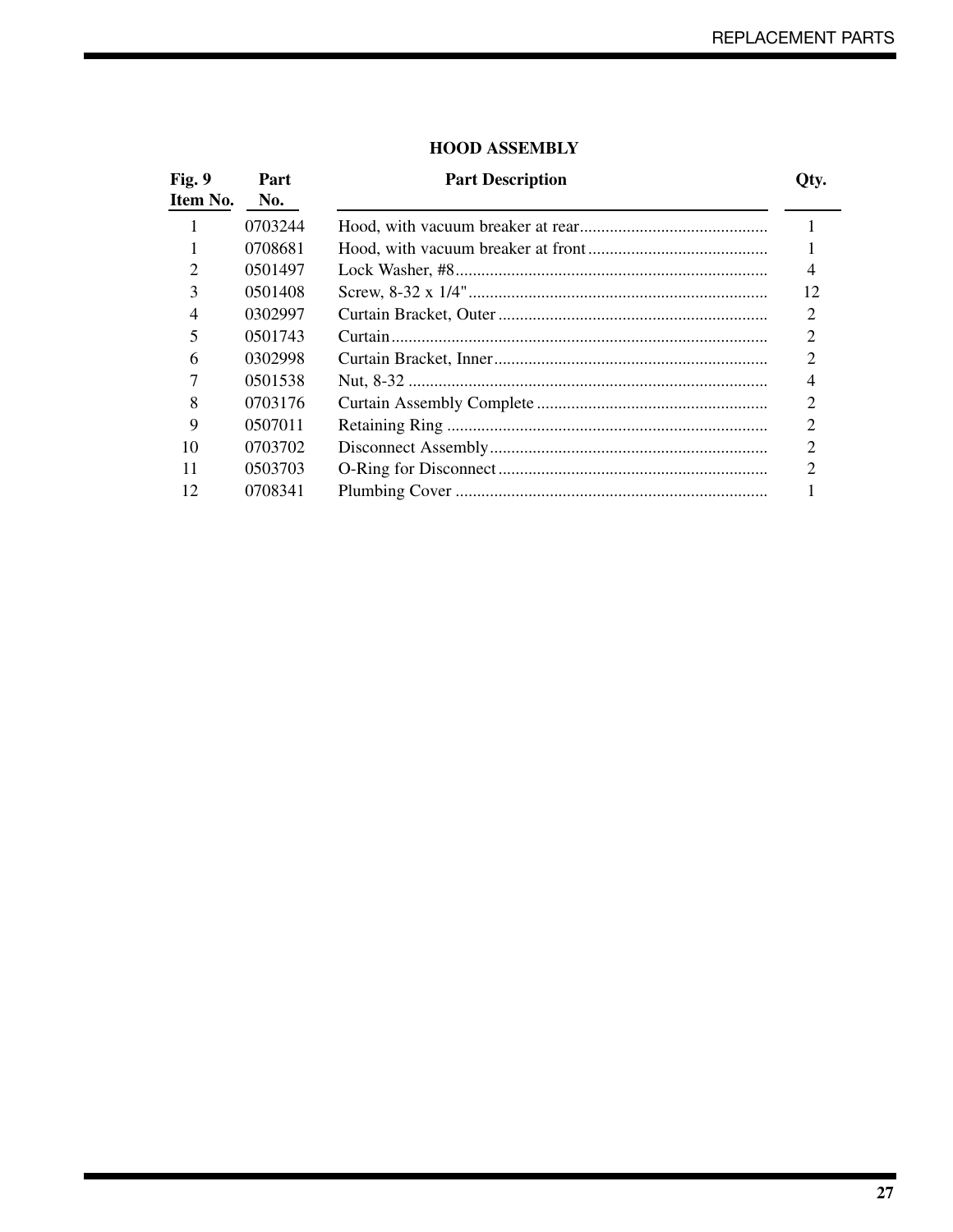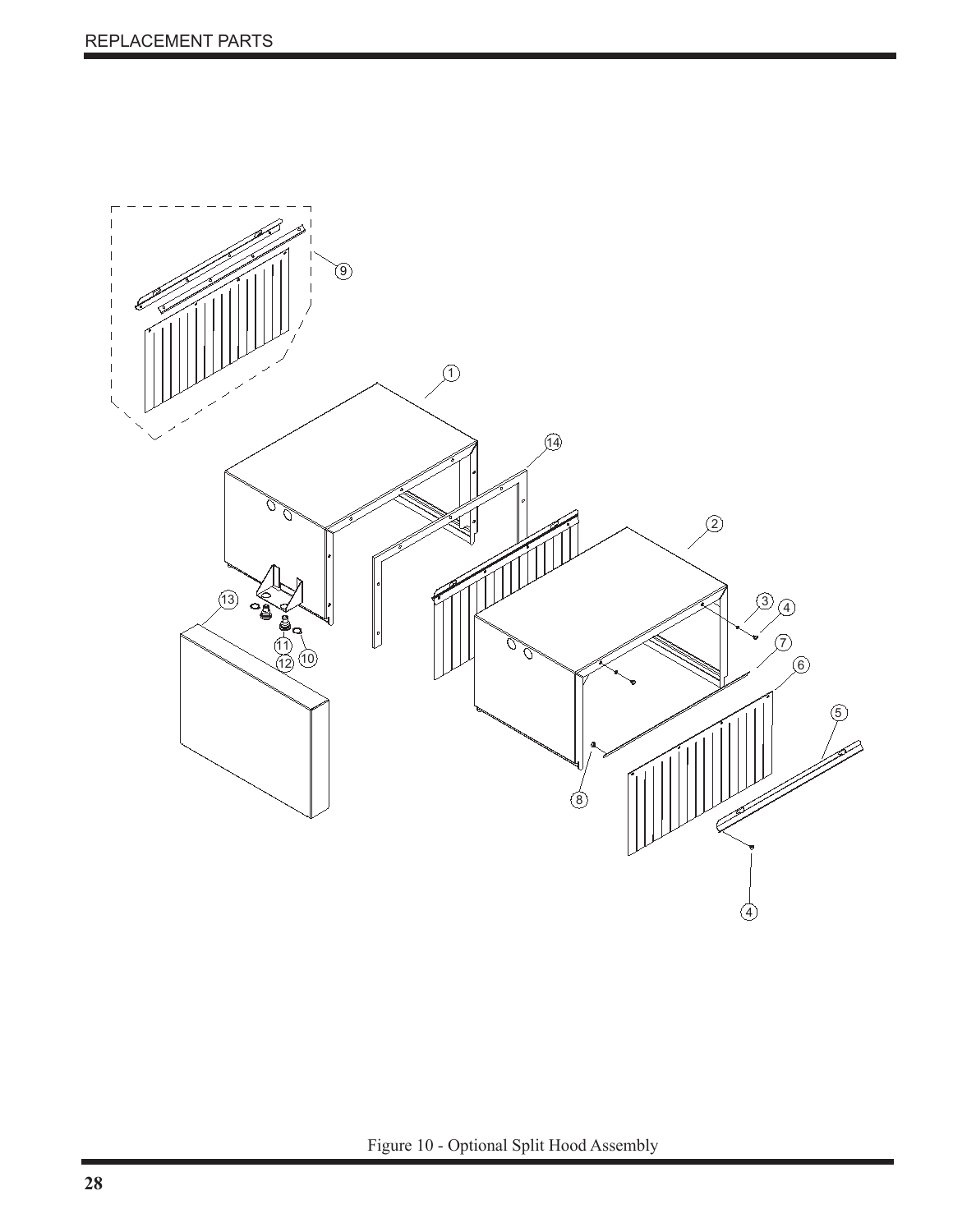| <b>Fig. 10</b><br>Item No. | Part<br>No. | <b>Part Description</b> | Qty. |
|----------------------------|-------------|-------------------------|------|
|                            | 0714393     |                         |      |
| 2                          | 0714395     |                         |      |
| 3                          | 0501497     |                         | 23   |
| 4                          | 0501408     |                         | 13   |
| 5                          | 0302997     |                         | 3    |
| 6                          | 0501743     |                         |      |
|                            | 0302998     |                         |      |
| 8                          | 0501538     |                         | 6    |
| 9                          | 0703176     |                         |      |
| 10                         | 0507011     |                         |      |
| 11                         | 0703702     |                         |      |
| 12                         | 0503703     |                         |      |
| 13                         | 0708341     |                         |      |
| 14                         | 0514399     |                         |      |

## **OPTIONAL SPLIT HOOD ASSEMBLY**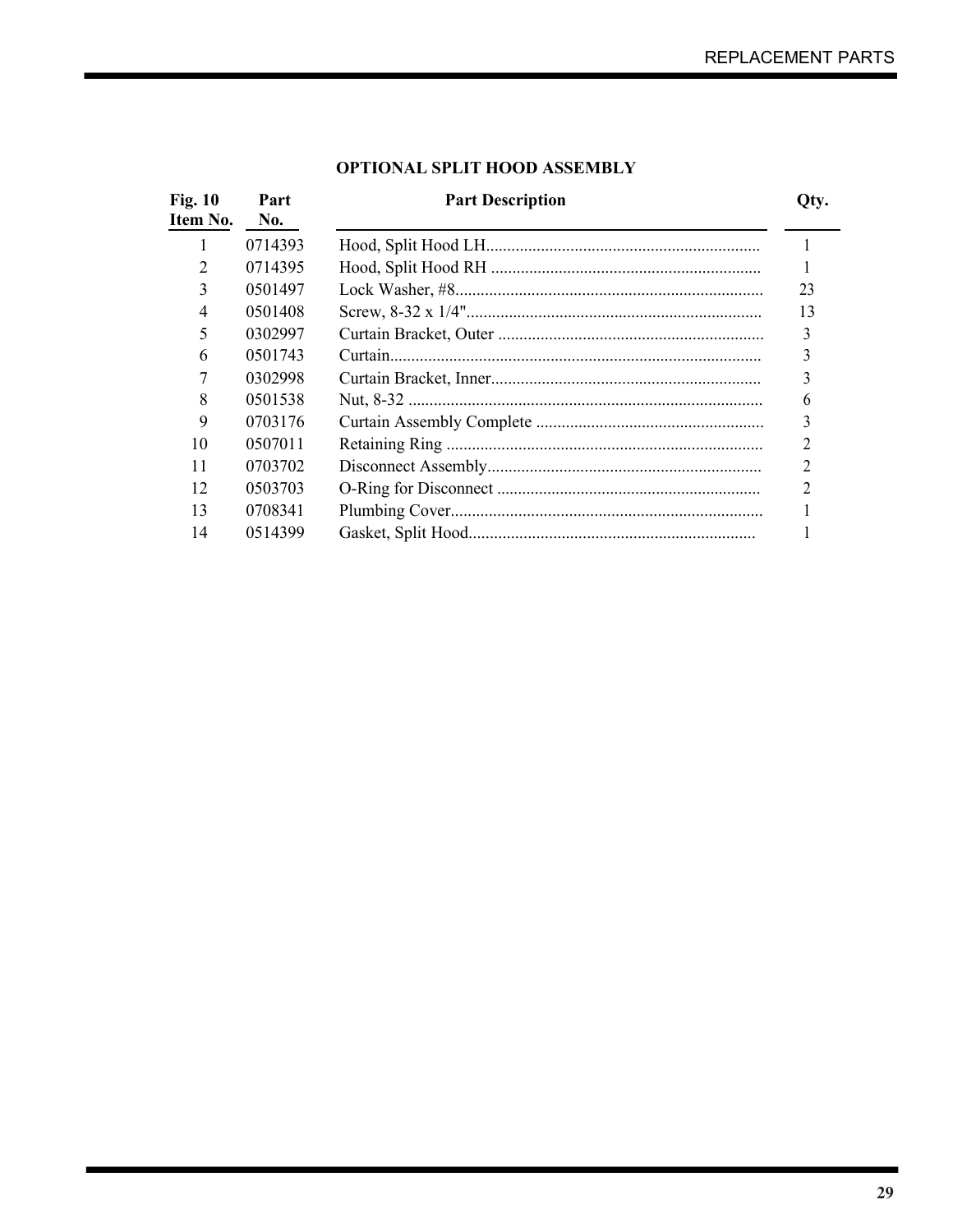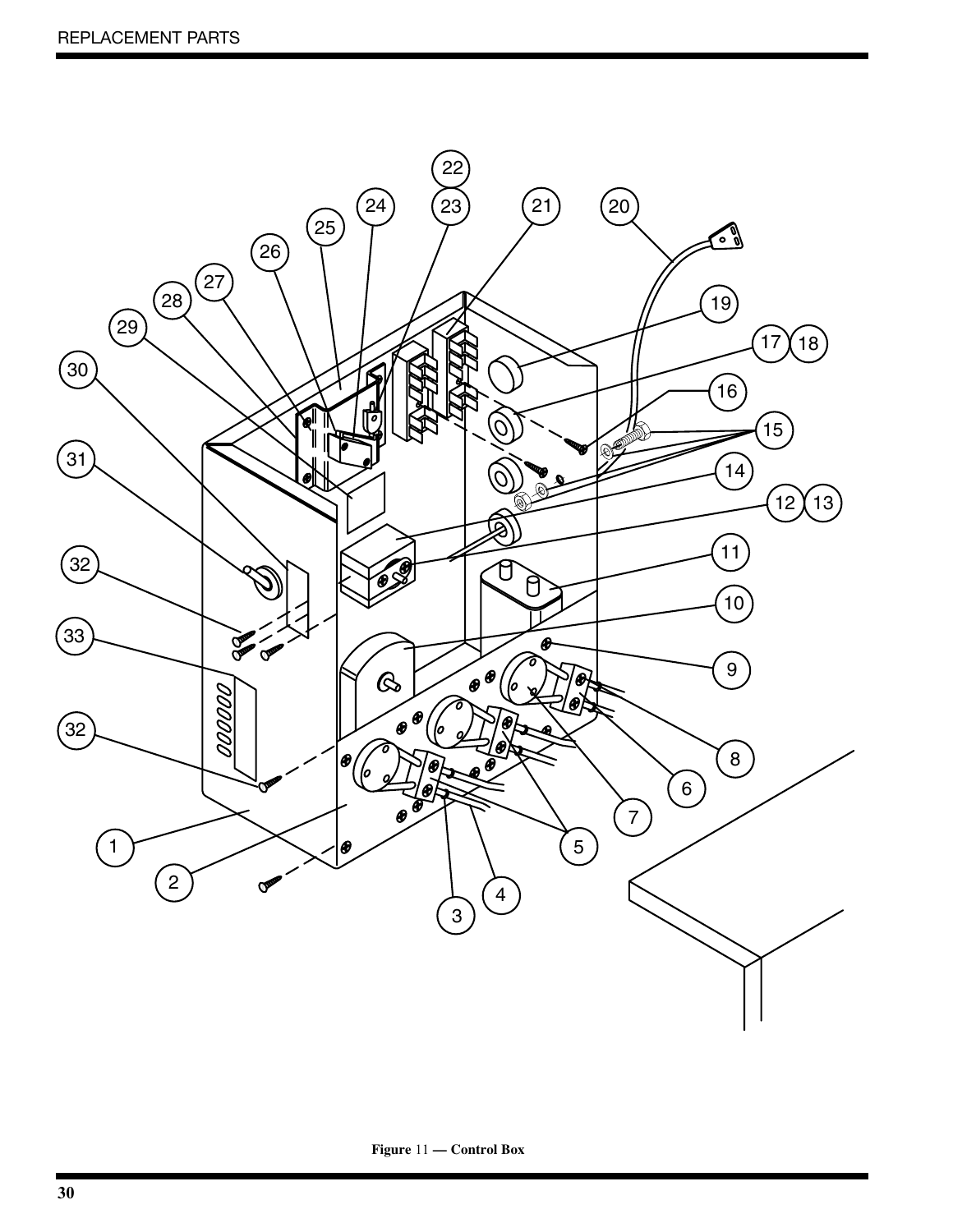#### **CONTROL BOX**

|  | <b>Part Description</b> |  |
|--|-------------------------|--|
|--|-------------------------|--|

| <b>Fig. 11</b><br>Item No. | Part<br>No. | <b>Part Description</b>                          | Qty.           |
|----------------------------|-------------|--------------------------------------------------|----------------|
| $\mathbf{1}$               | 0707403     |                                                  | $\mathbf{1}$   |
| 1                          | 0709049     |                                                  | 1              |
| 2                          | 0307405     |                                                  | 1              |
| 3                          | 0501519     |                                                  | 6              |
| 4                          | 0502666     |                                                  | AR             |
| 5                          | 0706635     |                                                  | 2              |
| 6                          | 0706634     |                                                  | 1              |
| 7                          | 0707142     |                                                  | 3              |
| 8                          | 0506589     |                                                  | 6              |
| 9                          | 0504822     |                                                  | 12             |
| 10                         | 0501353     |                                                  | 3              |
| 11                         | 0507314     |                                                  | 1              |
| 12                         | 0307422     |                                                  | 1              |
| 13                         | 0501450     |                                                  | 4              |
| 14                         | 0507323     |                                                  | 1              |
| 15                         | 0503592     |                                                  | 1              |
| 15                         | 0501403     |                                                  | $\overline{2}$ |
| 15                         | 0501533     |                                                  | $\overline{2}$ |
| 15                         | 0501493     |                                                  | $\overline{2}$ |
| 15                         | 0501472     |                                                  | 3              |
| 16                         | 0503648     |                                                  | $\overline{2}$ |
| 17                         | 0503647     |                                                  | 1              |
| 18                         | 0503574     |                                                  | $\overline{2}$ |
| 19                         | 0501887     |                                                  | 1              |
| 20                         | 0507372     |                                                  | 1              |
| 21                         | 0503749     |                                                  | $\overline{2}$ |
| 22                         | 0701933     |                                                  | 1              |
| 23                         | 0501397     |                                                  | 1              |
| 24                         | 0501379     |                                                  | 1              |
| 25                         | 0307369     | Nut Plate for Float Switch (starting @ S/N 6226) | $\mathbf{1}$   |
| 26                         | 0501433     |                                                  | 2              |
| 27                         | 0501411     |                                                  | 8              |
| 28                         | 0309053     |                                                  | 1              |
| 29                         | 0503642     |                                                  | 1              |
| 30                         | 0503693     |                                                  | 1              |
| 31                         | 0501373     |                                                  | 1              |
| 32                         | 0501412     |                                                  | 8              |
| 33                         | 0507470     |                                                  | 1              |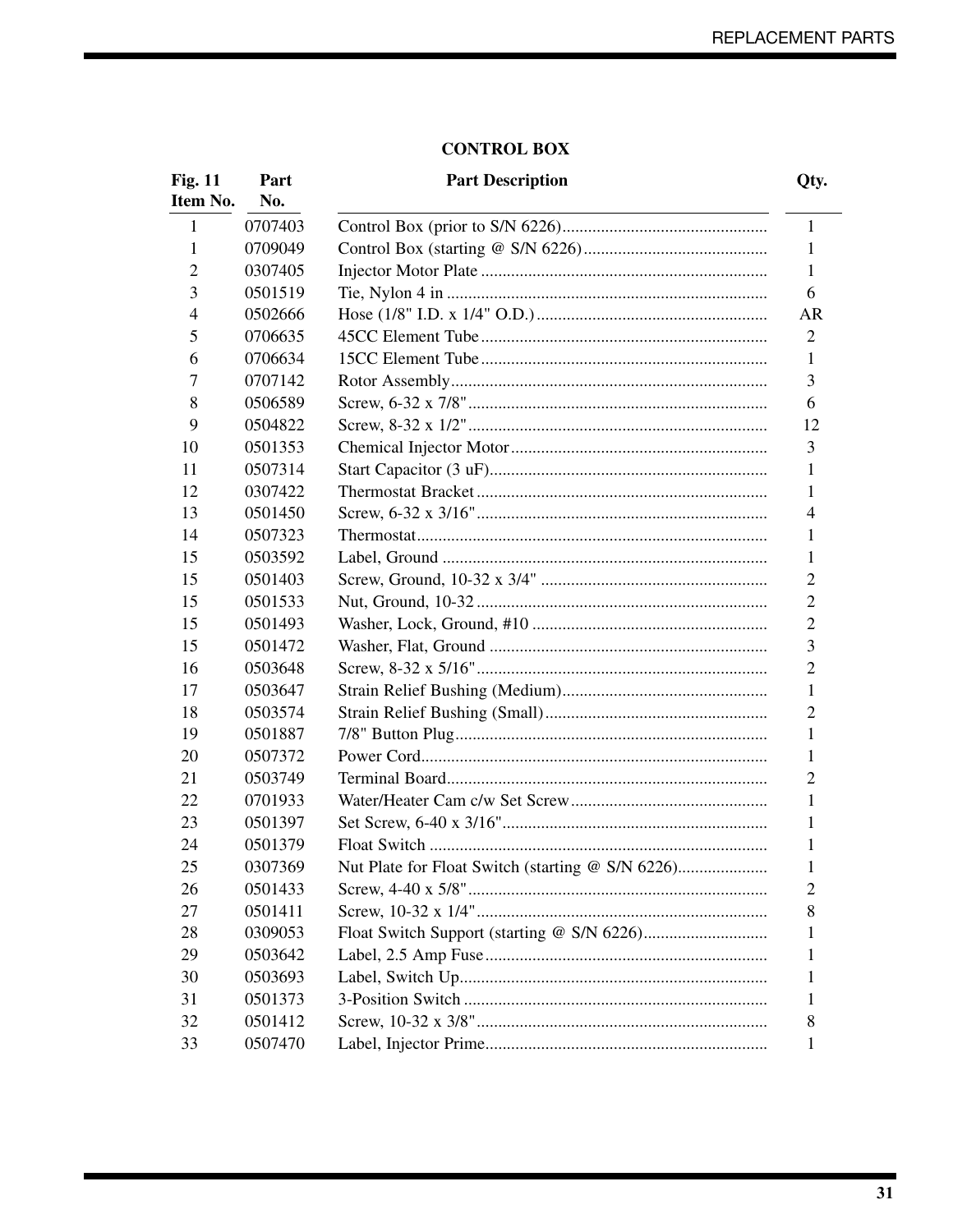

**Figure** 12 **— Control Box Cover/Chemical Injector Board**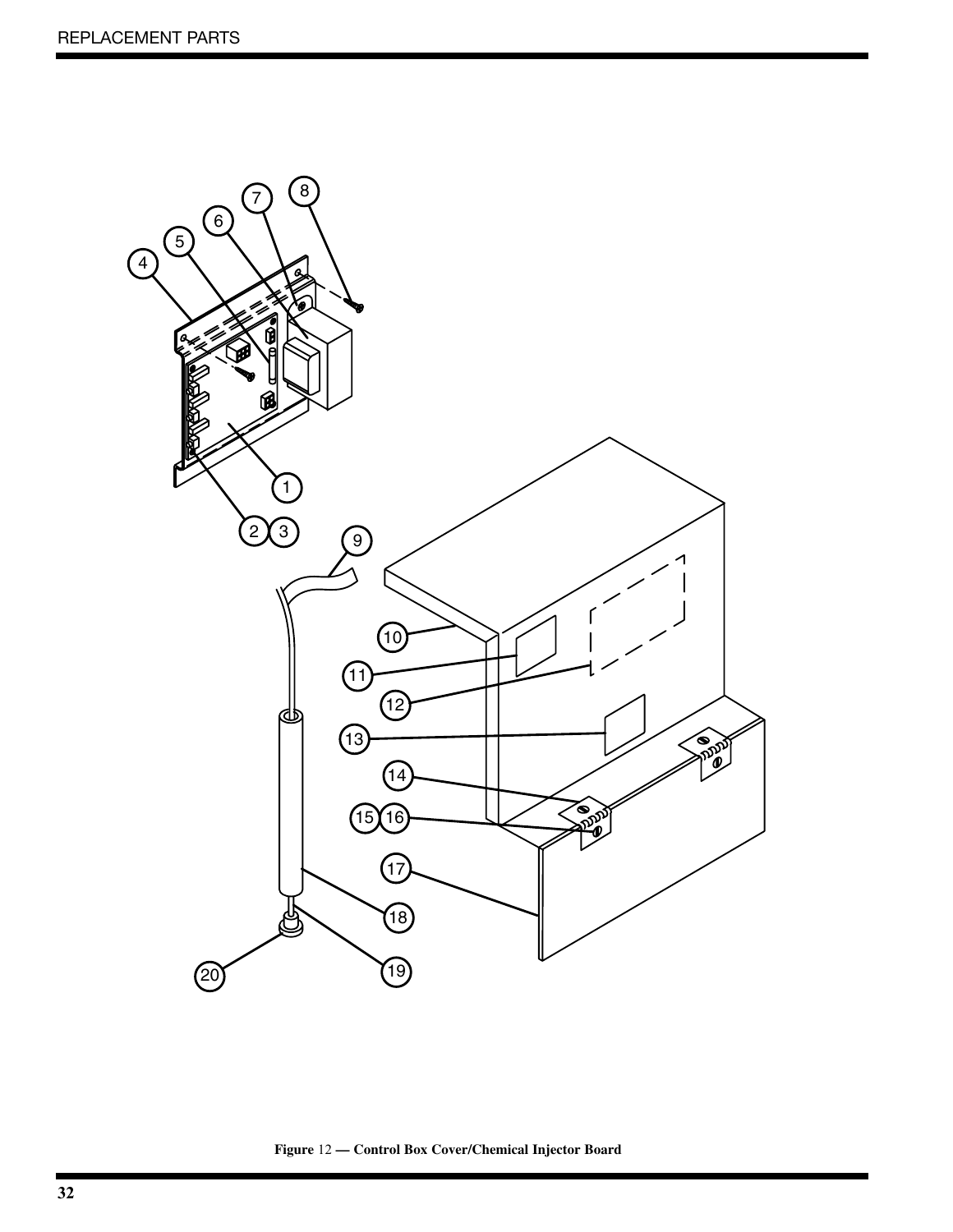| <b>Fig. 12</b> | Part    | <b>Part Description</b>                             | Qty.           |
|----------------|---------|-----------------------------------------------------|----------------|
| Item No.       | No.     |                                                     |                |
| 1              | 0508433 |                                                     | 1              |
| $\overline{2}$ | 106695  |                                                     | $\overline{4}$ |
| 3              | 0508710 |                                                     | 4              |
| 4              | 0309037 |                                                     | 1              |
| 5              | 0503637 |                                                     | 1              |
| 6              | 0508920 |                                                     | 1              |
| 7              | 0501450 |                                                     | $\overline{4}$ |
| 8              | 0501411 |                                                     | $\overline{2}$ |
| 9              | 0503695 |                                                     | 1              |
| 9              | 0505483 |                                                     | 1              |
| 9              | 0503694 |                                                     | 1              |
| 10             | 0307408 |                                                     | 1              |
| 10             | 0309052 |                                                     | 1              |
| 11             | 0503301 |                                                     | 1              |
| 12             | 0509061 |                                                     | 1              |
| 13             | 0503343 |                                                     | 1              |
| 14             | 0300986 |                                                     | $\overline{2}$ |
| 15             | 0501408 |                                                     | $\overline{4}$ |
| 16             | 0501538 |                                                     | 4              |
| 17             | 0307409 |                                                     | 1              |
| 18             | 0306363 |                                                     | 3              |
| 19             | 0502666 |                                                     | AR             |
| 20             | 0501869 |                                                     | 3              |
| <b>NS</b>      | 0507577 |                                                     | 1              |
| <b>NS</b>      | 0507578 | Wiring Harness, Circuit Board (prior to S/N 6216)   | 1              |
| <b>NS</b>      | 0509039 | Wiring Harness, Circuit Board (starting @ S/N 6216) | 1              |
| <b>NS</b>      | 0503739 | Aluminum Spacer, Float Switch (prior to S/N 6226)   | $\overline{2}$ |
|                |         |                                                     |                |

#### **CONTROL BOX COVER/CHEMICAL INJECTOR BOARD**



*The circuit board shown in this diagram started at S/N 6216. Prior units will require circuit board conversion kit P/N 0708523. Once this kit has been installed, all replacement parts except the wiring harness will be as shown. Replacement wiring harness for circuit board kit is P/N 0509038.*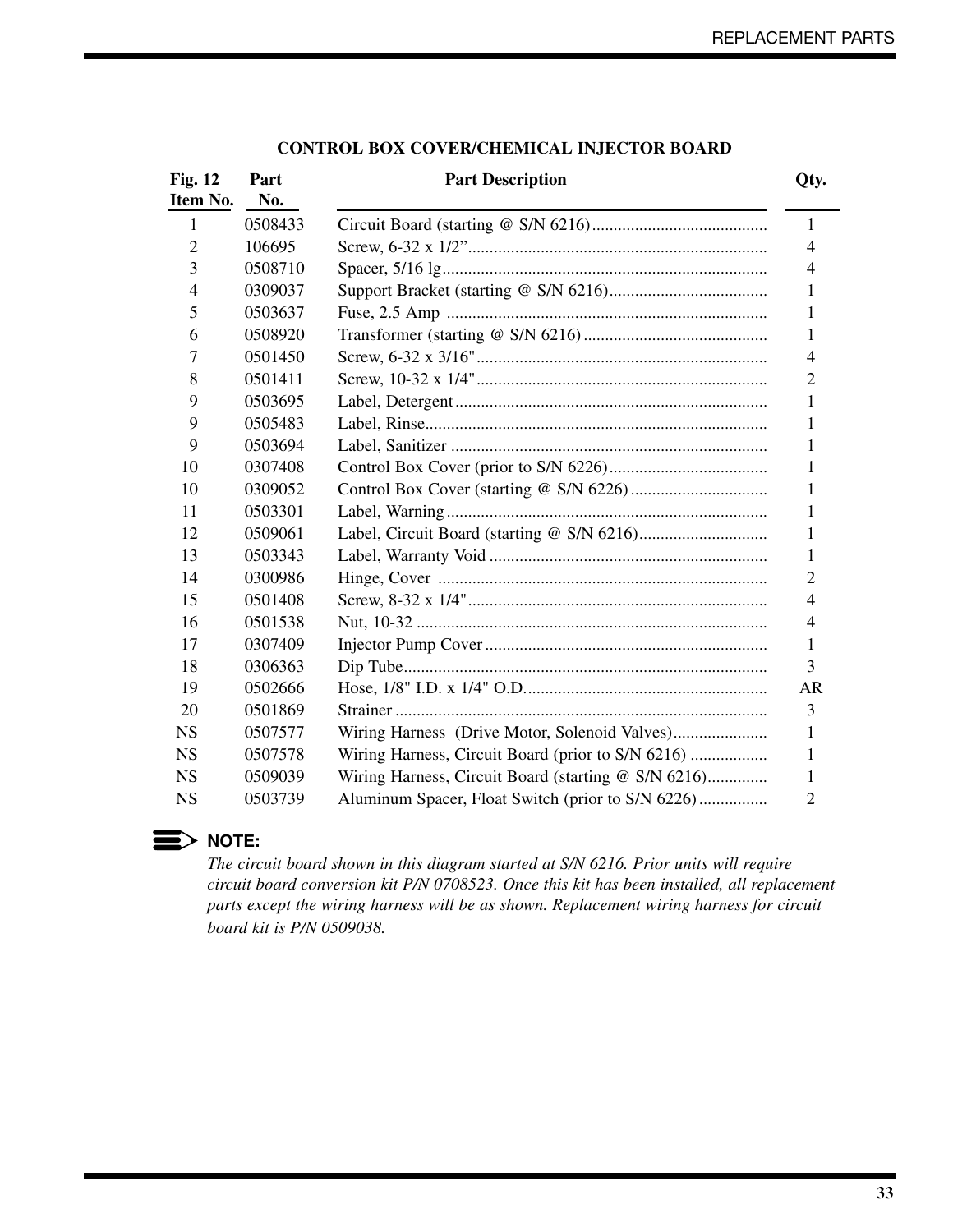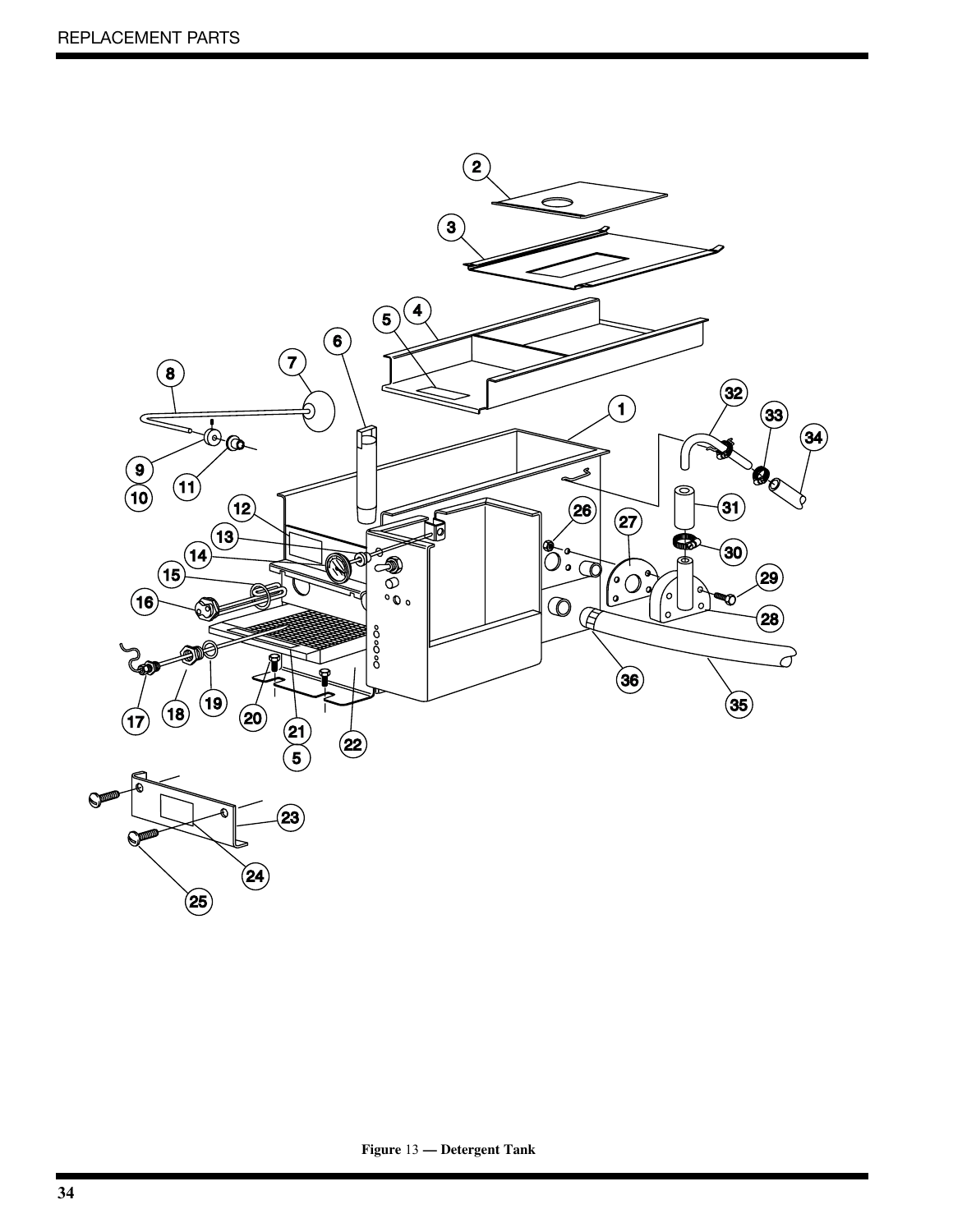## DETERGENT TANK

| <b>Fig. 13</b> | Part    | <b>Part Description</b> | Qty.           |
|----------------|---------|-------------------------|----------------|
| Item No.       | No.     |                         |                |
| $\mathbf{1}$   | 0707415 |                         | $\mathbf{1}$   |
| 1              | 0709054 |                         | 1              |
| 2              | 0307296 |                         | 1              |
| 3              | 0307378 |                         | 1              |
| 4              | 0707375 |                         | 1              |
| 5              | 0507471 |                         | $\overline{2}$ |
| 6              | 0700948 |                         | 1              |
| 7              | 0503670 |                         | 1              |
| 8              | 0507426 |                         | 1              |
| 9              | 0703673 |                         | 1              |
| 10             | 0501397 |                         | 1              |
| 11             | 0503701 |                         | $\overline{2}$ |
| 12             | 0504864 |                         | 1              |
| 13             | 0501896 |                         | 1              |
| 14             | 0501600 |                         | 1              |
| 15             | 0503588 |                         | 1              |
| 16             | 0507315 |                         | 1              |
| 17             | 0507323 |                         | 1              |
| 18             | 0501650 |                         | 1              |
| 19             | 0501836 |                         | 1              |
| 20             | 0501419 |                         | 1              |
| 21             | 0707383 |                         | 1              |
| 22             | 0707380 |                         | 1              |
| 23             | 0307423 |                         | 1              |
| 24             | 0503301 |                         | 1              |
| 25             | 0501412 |                         | 2              |
| 26             | 107435  |                         | 4              |
| 27             | 107886  |                         | 1              |
| 28             | 108051  |                         | 1              |
| 29             | 0507431 | Bolt. M6 x 25mm         | $\overline{4}$ |
| 30             | 0502563 |                         | 1              |
| 31             | 0502668 |                         | <b>AR</b>      |
| 32             | 0307427 |                         | $\mathbf{1}$   |
| 33             | 0503679 |                         | 2              |
| 34             | 0502665 |                         | 1              |
| 35             | 0502662 |                         | 23"            |
| 36             | 0502571 |                         | $\mathbf{1}$   |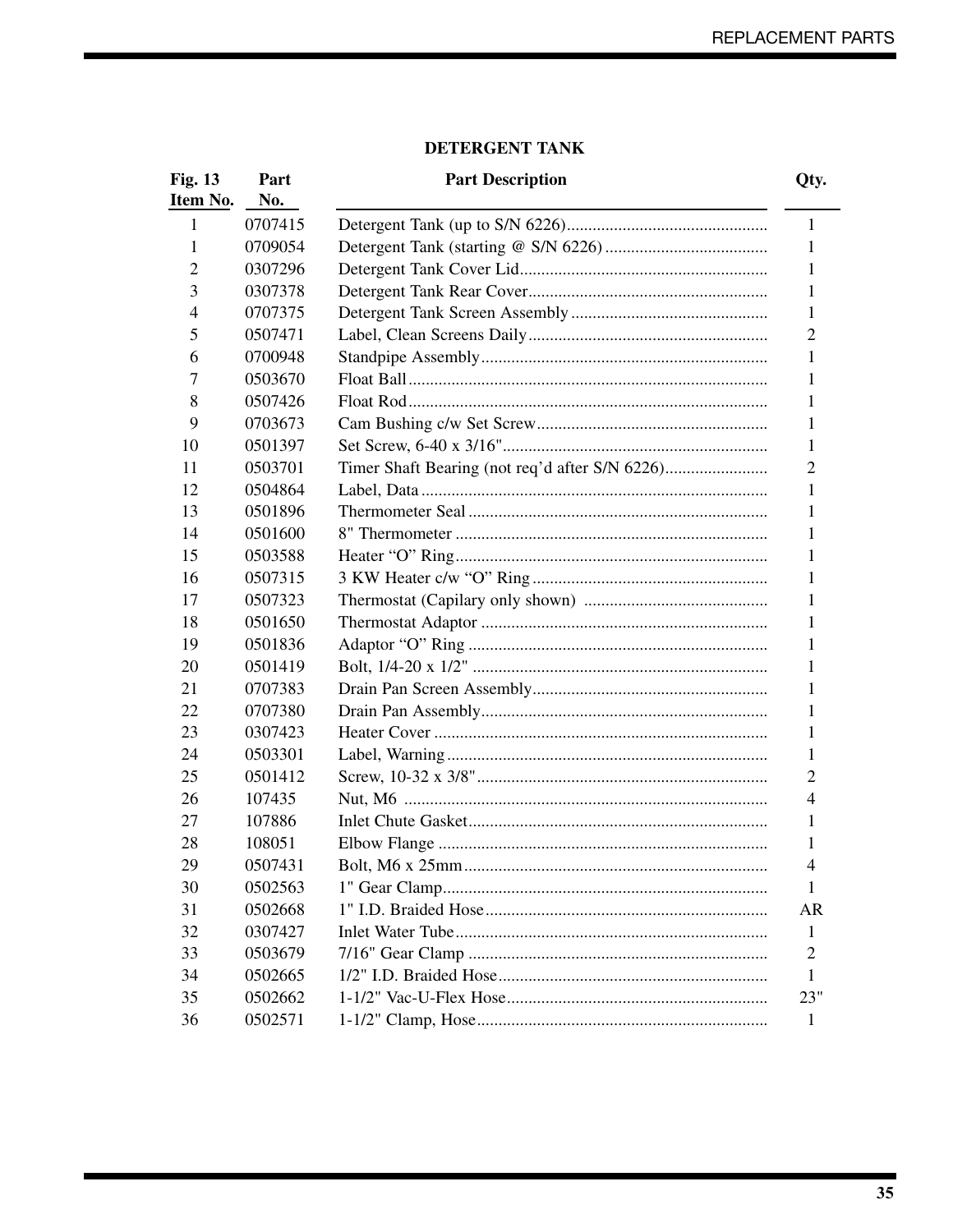![](_page_37_Picture_1.jpeg)

![](_page_37_Figure_2.jpeg)

**Figure** 14 **— Inlet Plumbing**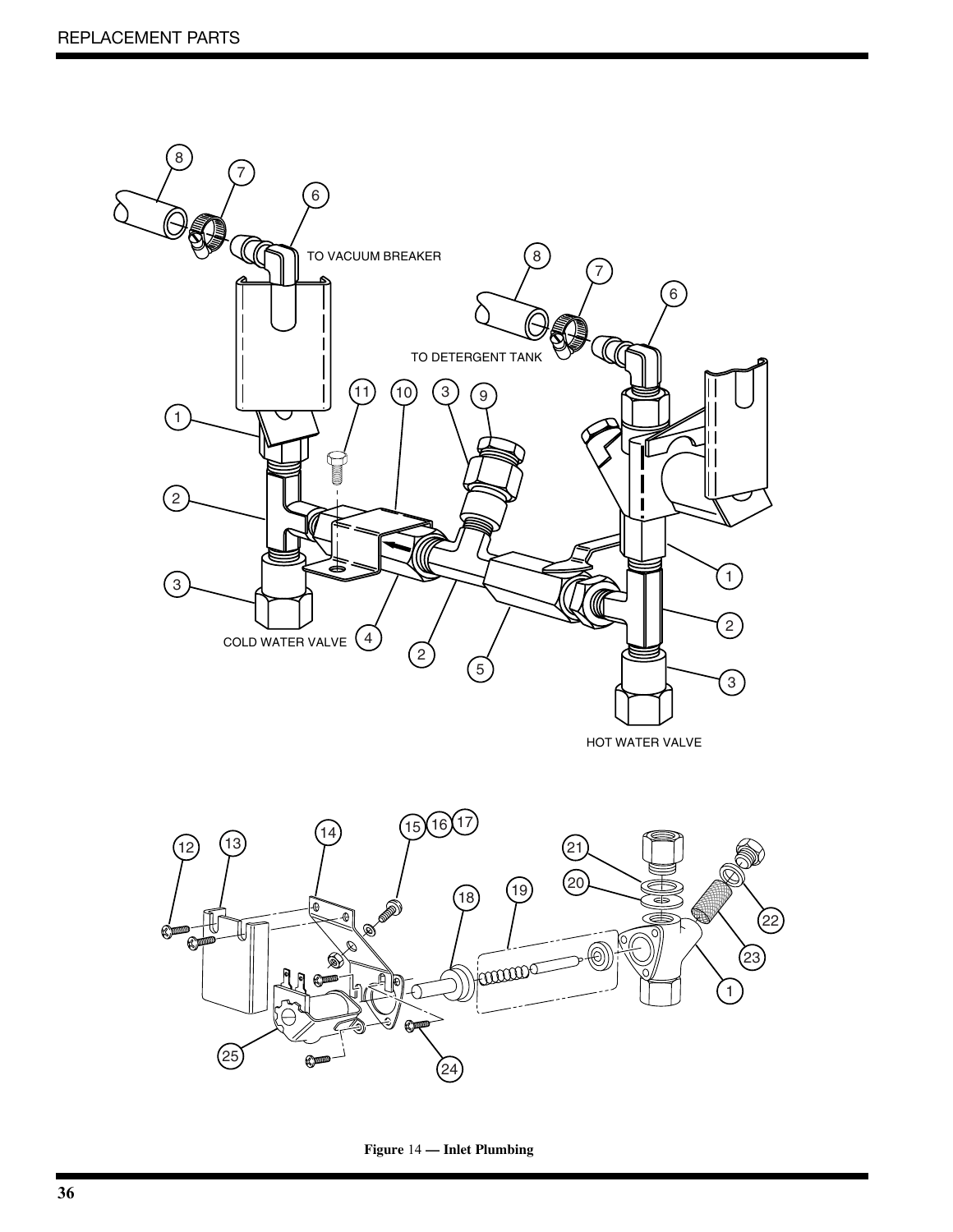## **INLET PLUMBING**

| <b>Fig. 14</b> | Part    | <b>Part Description</b> | Qty.           |
|----------------|---------|-------------------------|----------------|
| Item No.       | No.     |                         |                |
| 1              | 0502783 |                         | $\overline{2}$ |
| $\overline{2}$ | 0503802 |                         | 3              |
| 3              | 0503801 |                         | $\overline{2}$ |
| 4              | 0507324 |                         | 1              |
| 5              | 0502768 |                         | 1              |
| 6              | 0502653 |                         | $\overline{2}$ |
| 7              | 0503679 |                         | $\overline{2}$ |
| 8              | 0502665 |                         | <b>AR</b>      |
| 9              | 0509659 |                         | 1              |
| 10             | 0307688 |                         | 1              |
| 11             | 0501419 |                         | 2              |
| 12             | 0504822 |                         | $\overline{2}$ |
| 13             | 0306208 |                         | 1              |
| 14             | 0307373 |                         | 1              |
| 15             | 0501404 |                         | $\overline{2}$ |
| 16             | 0501493 |                         | $\overline{2}$ |
| 17             | 0501533 |                         | $\overline{2}$ |
| 18             | 0505229 |                         | 1              |
| 19             | 0502811 |                         | AR             |
| 20             | 0502810 |                         | 1              |
| 21             | 0502807 |                         | 1              |
| 22             | 0502804 |                         | 1              |
| 23             | 0502803 |                         | 1              |
| 24             | 0501406 |                         | $\overline{2}$ |
| 25             | 0502806 |                         |                |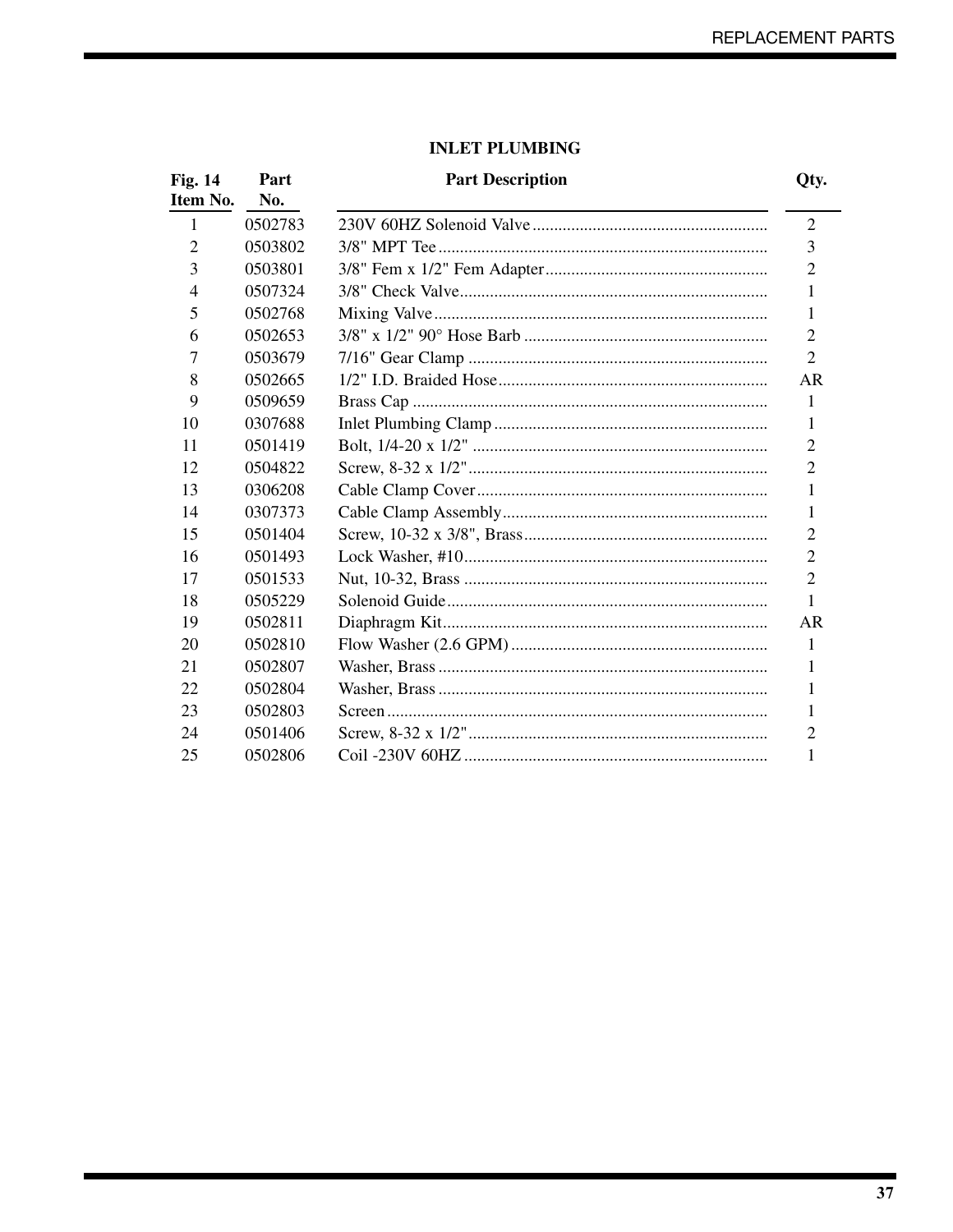![](_page_39_Picture_1.jpeg)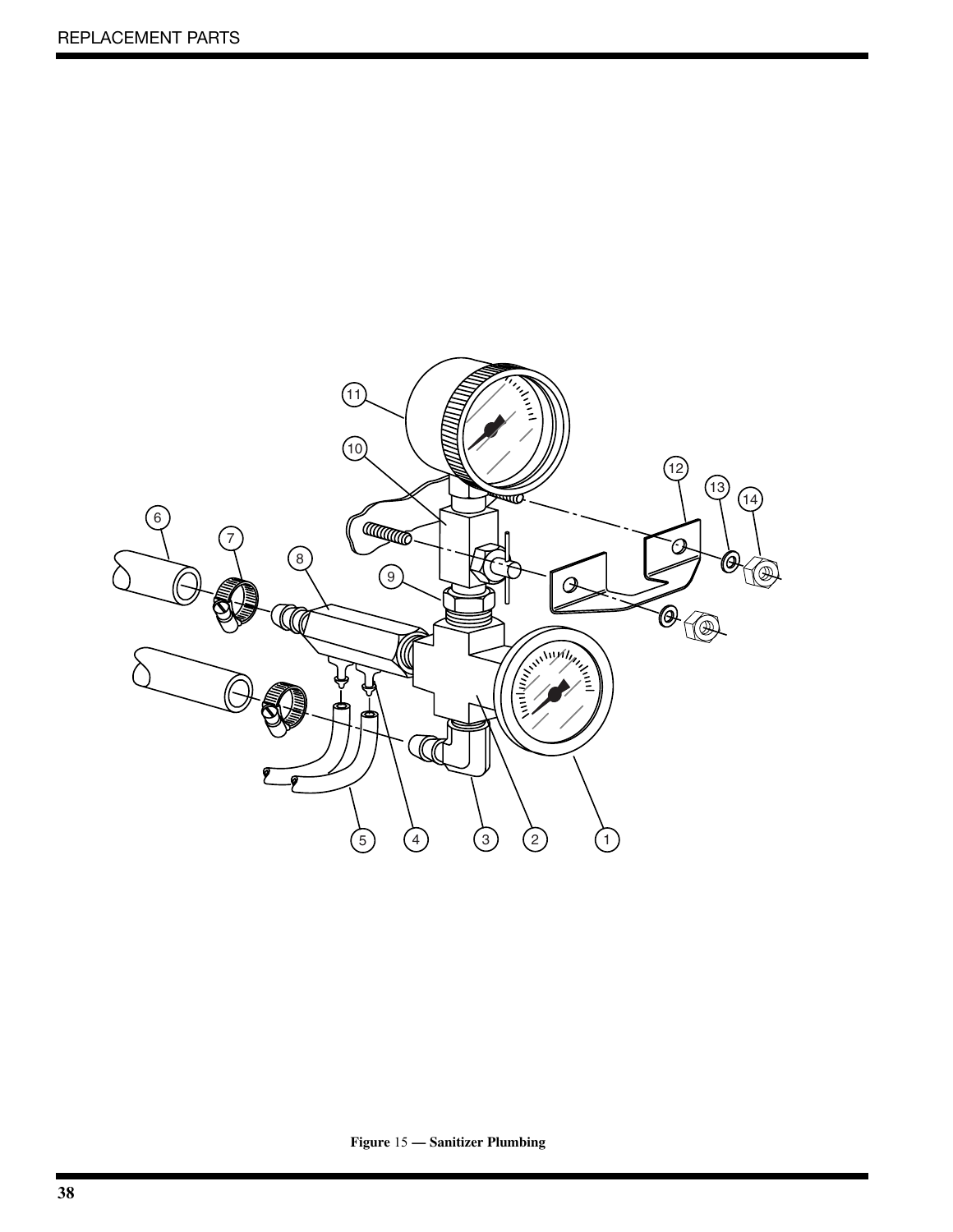#### **SANITIZER PLUMBING**

| <b>Fig. 15</b><br>Item No. | Part<br>No. | <b>Part Description</b> | Qty.                        |
|----------------------------|-------------|-------------------------|-----------------------------|
|                            | 0503668     |                         |                             |
| 2                          | 0502583     |                         |                             |
| 3                          | 0502653     |                         |                             |
| 4                          | 0502645     |                         | $\overline{2}$              |
| 5                          | 0502666     |                         | AR                          |
| 6                          | 0502665     |                         | AR                          |
|                            | 0503679     |                         | $\mathcal{D}_{\mathcal{L}}$ |
| 8                          | 0503669     |                         |                             |
| 9                          | 0502577     |                         |                             |
| 10                         | 0502781     |                         |                             |
| 11                         | 0507100     |                         |                             |
| 12                         | 0300918     |                         |                             |
| 13                         | 0501501     |                         |                             |
| 14                         | 0501539     |                         |                             |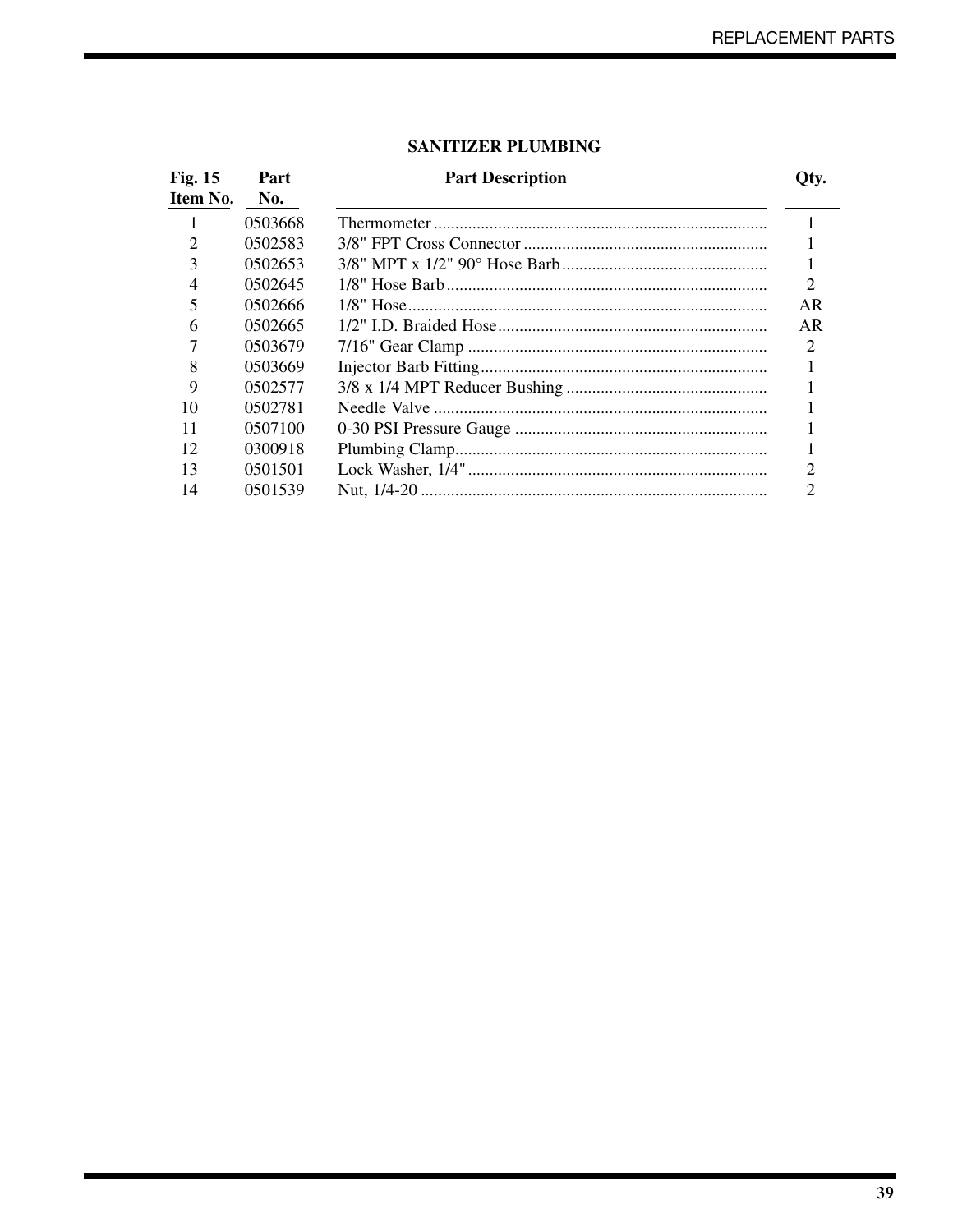![](_page_41_Figure_1.jpeg)

**Figure** 16 **— Vacuum Breaker Plumbing**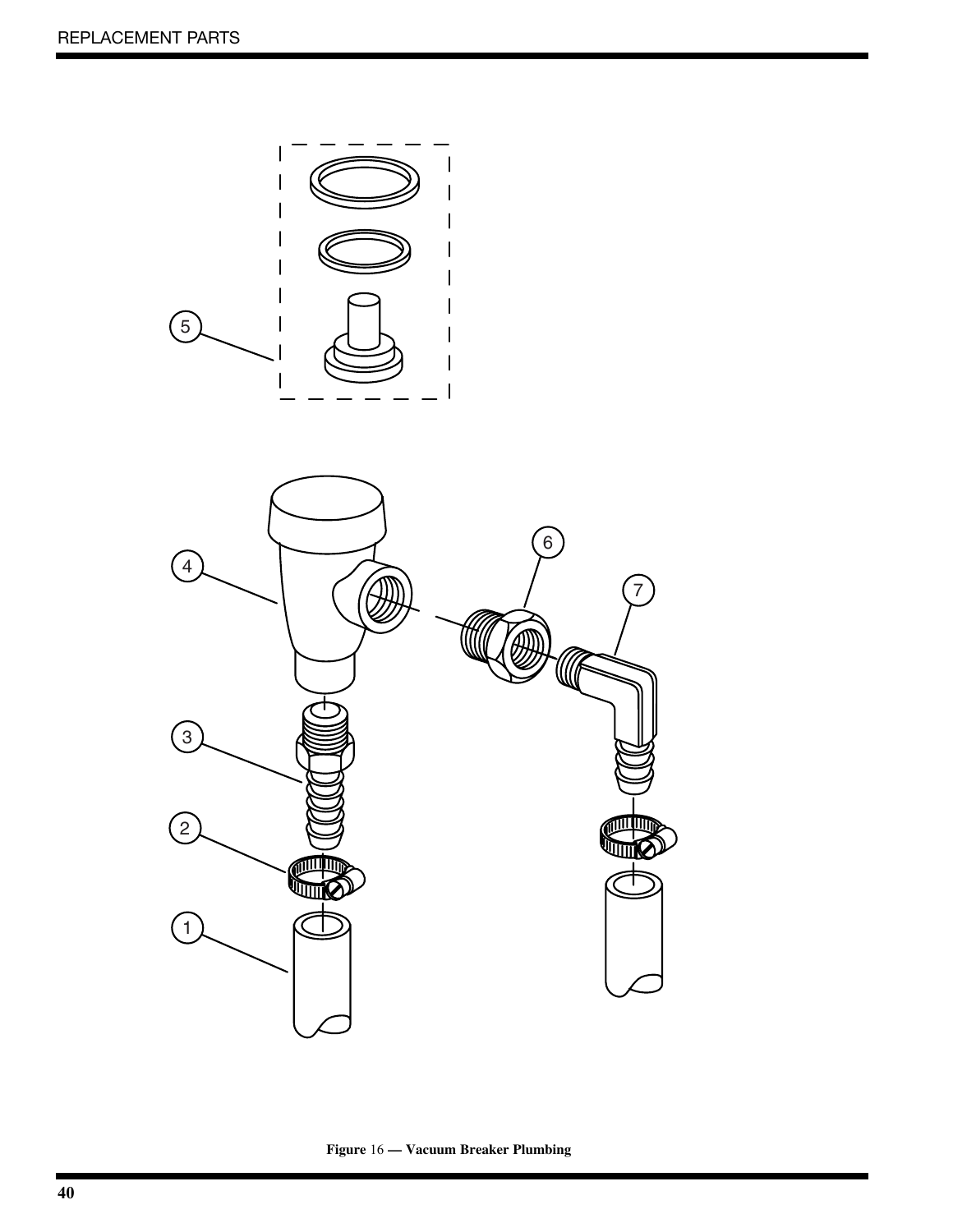| <b>Fig. 16</b><br>Item No. | Part<br>No. | <b>Part Description</b>              | Qty. |
|----------------------------|-------------|--------------------------------------|------|
|                            | 0502665     |                                      | AR   |
| 2                          | 0503679     |                                      | 2    |
| 3                          | 0502651     |                                      |      |
| $\overline{4}$             | 0502751     |                                      |      |
| 5                          | 0508366     |                                      | AR   |
| 6                          | 0502650     |                                      |      |
|                            | 0502653     |                                      |      |
| 8                          | 113220      |                                      |      |
|                            |             | (Beginning with S/N G2182 and above) |      |
| 9                          | 113221      |                                      |      |
|                            |             | (Beginning with S/N G2182 and above) |      |

#### **VACUUM BREAKER PLUMBING**

![](_page_42_Picture_3.jpeg)

*Watts vacuum breaker repair kit is not available . . . use item #4.*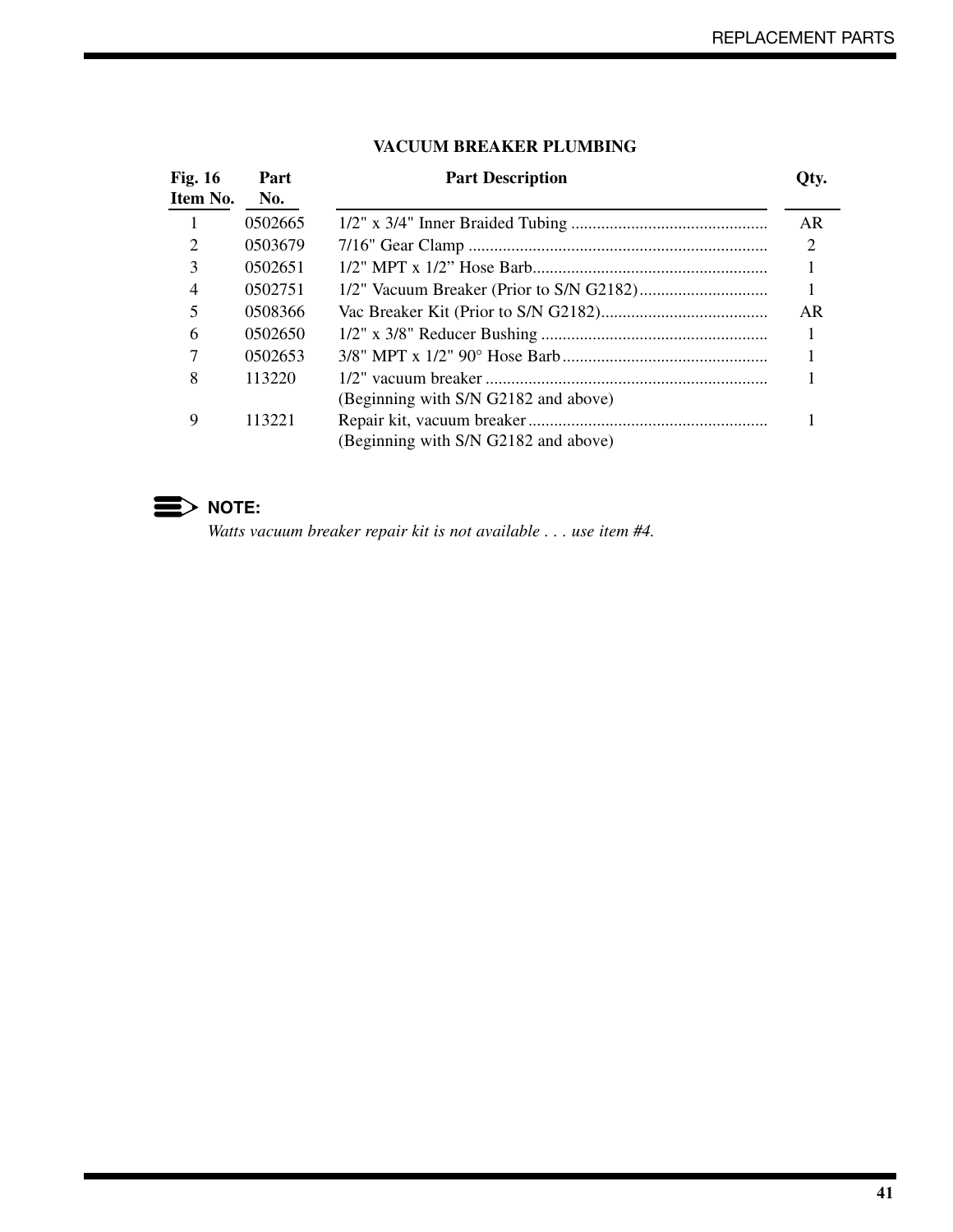![](_page_43_Picture_1.jpeg)

**Figure** 17 **— Wash Pump Assembly**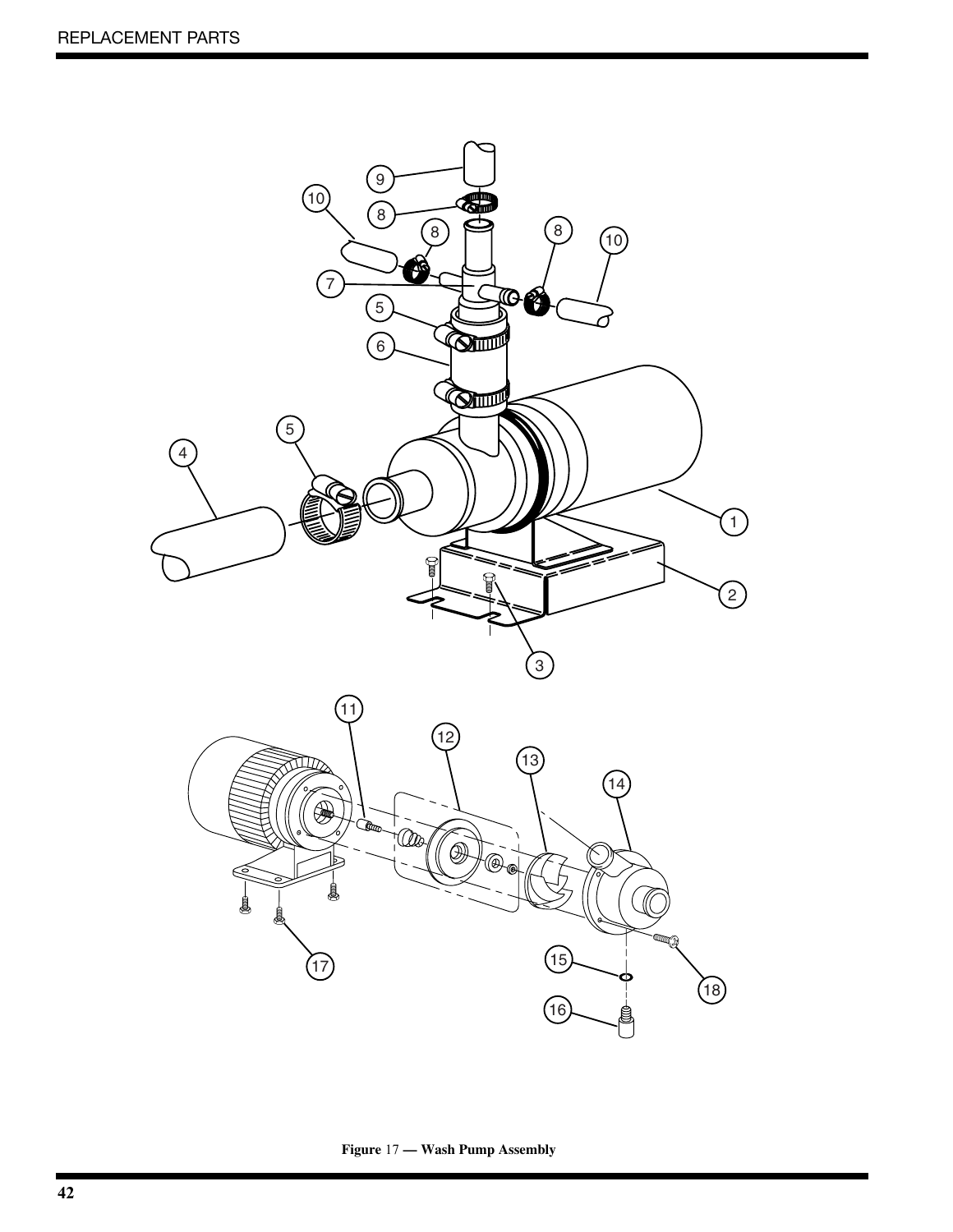| <b>Fig. 17</b><br>Item No. | Part<br>No. | <b>Part Description</b> | Qty.           |
|----------------------------|-------------|-------------------------|----------------|
| 1                          | 0507313     |                         | 1              |
| 2                          | 0307410     |                         | 1              |
| 3                          | 0501419     |                         | $\overline{2}$ |
| $\overline{4}$             | 0507320     |                         | AR             |
| 5                          | 0502563     |                         | $\overline{4}$ |
| 6                          | 0502668     |                         | AR             |
| 7                          | 0501632     |                         | 1              |
| 8                          | 0503679     |                         | 2              |
| 9                          | 0502665     |                         | AR             |
| 10                         | 0502663     |                         | AR             |
| 11                         | 0502734     |                         | $\mathbf{1}$   |
| 12                         | 0502730     |                         | AR             |
| 13                         | 0502729     |                         |                |
| 14                         | 0502731     |                         |                |
| 15                         | 0501635     |                         |                |
| 16                         | 0502732     |                         |                |
| 17                         | 0503648     |                         | 4              |
| 18                         | 0501406     |                         | 4              |
|                            |             |                         |                |

#### **WASH PUMP ASSEMBLY**

![](_page_44_Picture_3.jpeg)

Motor is not available as a separate item.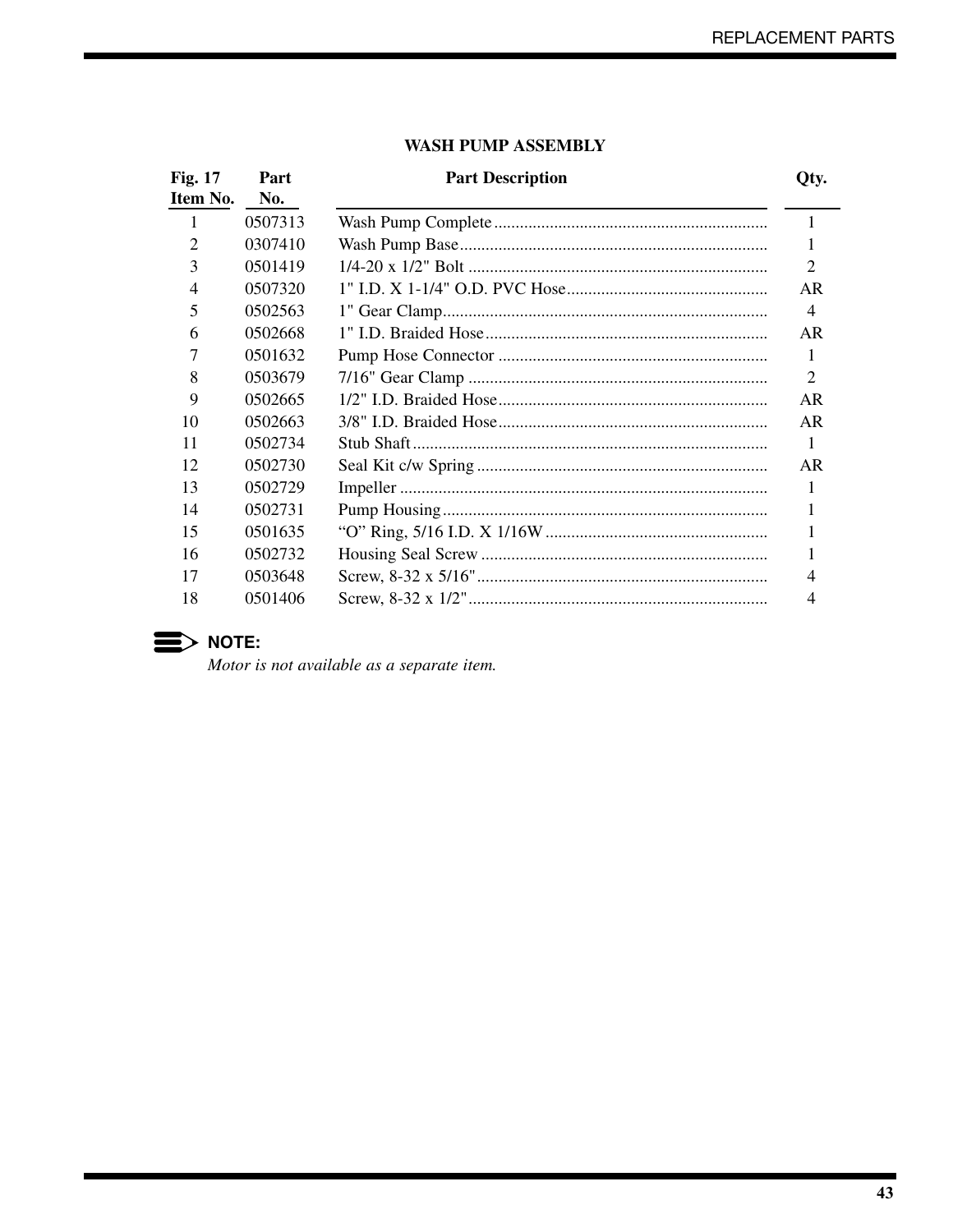![](_page_45_Figure_1.jpeg)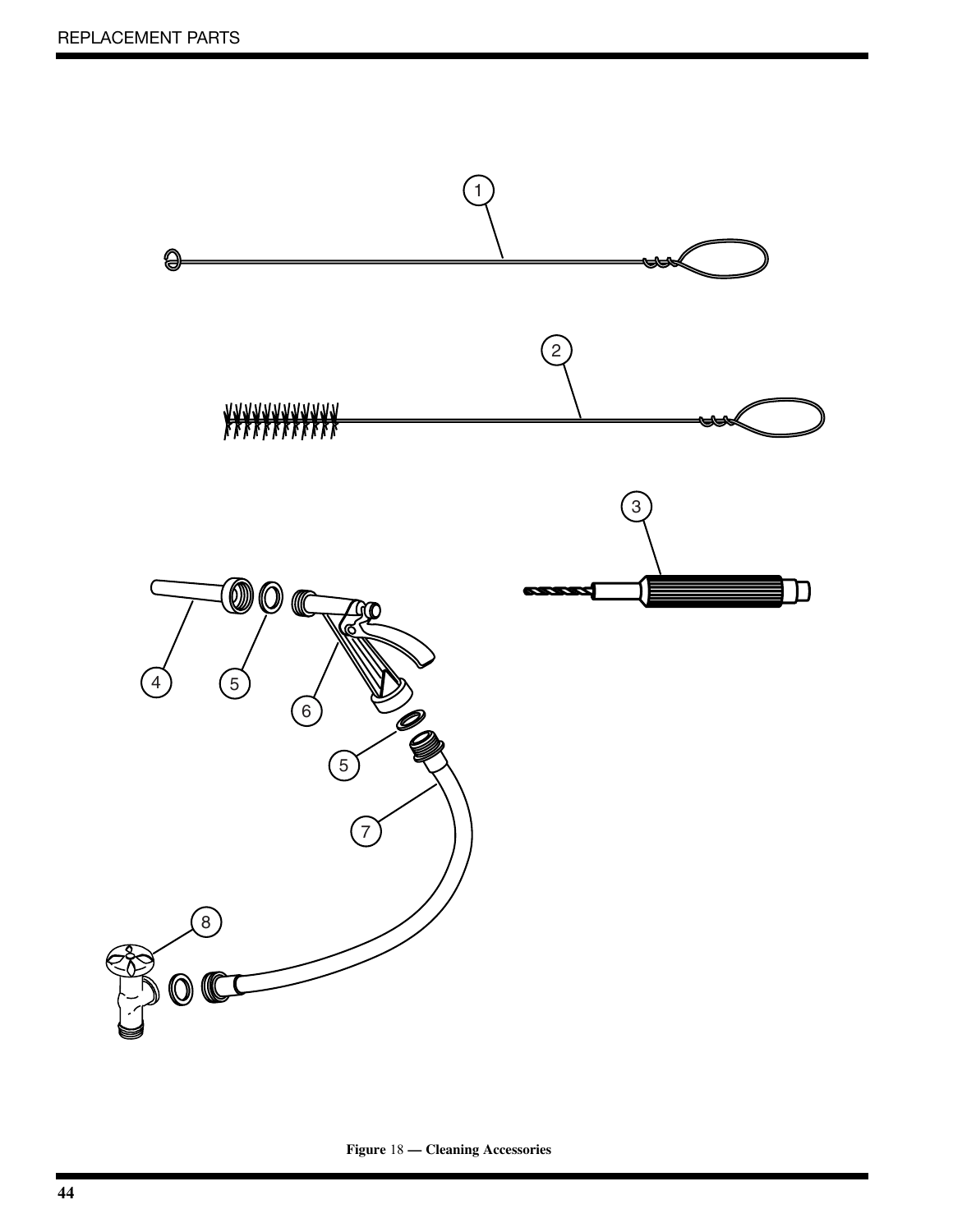| <b>Fig. 18</b> | Part    | <b>Part Description</b> | Qty. |
|----------------|---------|-------------------------|------|
| Item No.       | No.     |                         |      |
|                | 0703390 |                         |      |
| $\mathcal{D}$  | 0501714 |                         |      |
| 3              | 0501633 |                         |      |
| $\overline{4}$ | 0703454 |                         |      |
| 5              | 0505320 |                         |      |
| 6              | 0502779 |                         |      |
| 7              | 0501833 |                         |      |
| 8              | 0506643 |                         |      |
|                |         |                         |      |

#### **CLEANING ACCESSORIES**

## **OPTIONAL ACCESSORIES (not shown)**

| <b>Fig. 19</b><br>Item No. | Part<br>No. | <b>Part Description</b>                             | Qty. |
|----------------------------|-------------|-----------------------------------------------------|------|
|                            | 0706204     | Drain Tray and Waste Collector                      |      |
|                            | 0707258     | <b>Quick Disconnect Package (Including Casters)</b> |      |
|                            | 0501874     |                                                     | 2    |
|                            | 0501876     |                                                     | 2    |
|                            | 0701962     | Caster Kit (2 Locking, 2 Regular)                   |      |
|                            | 0507255     | Hose, 1/2 female quick disconnect, 10'              |      |
|                            | 0507256     | Hose, 1/2 male quick disconnect, 16"                |      |
|                            | 0708453     | Hand Sink and Wet Waste Receiver (SW46)             |      |
|                            | 0701956     | Wash Down Hose (Includes Items 4 - 8)               |      |
|                            | 0702882     | Panel, Back CG4                                     |      |
|                            | 0702886     | Panel, Back CG6                                     |      |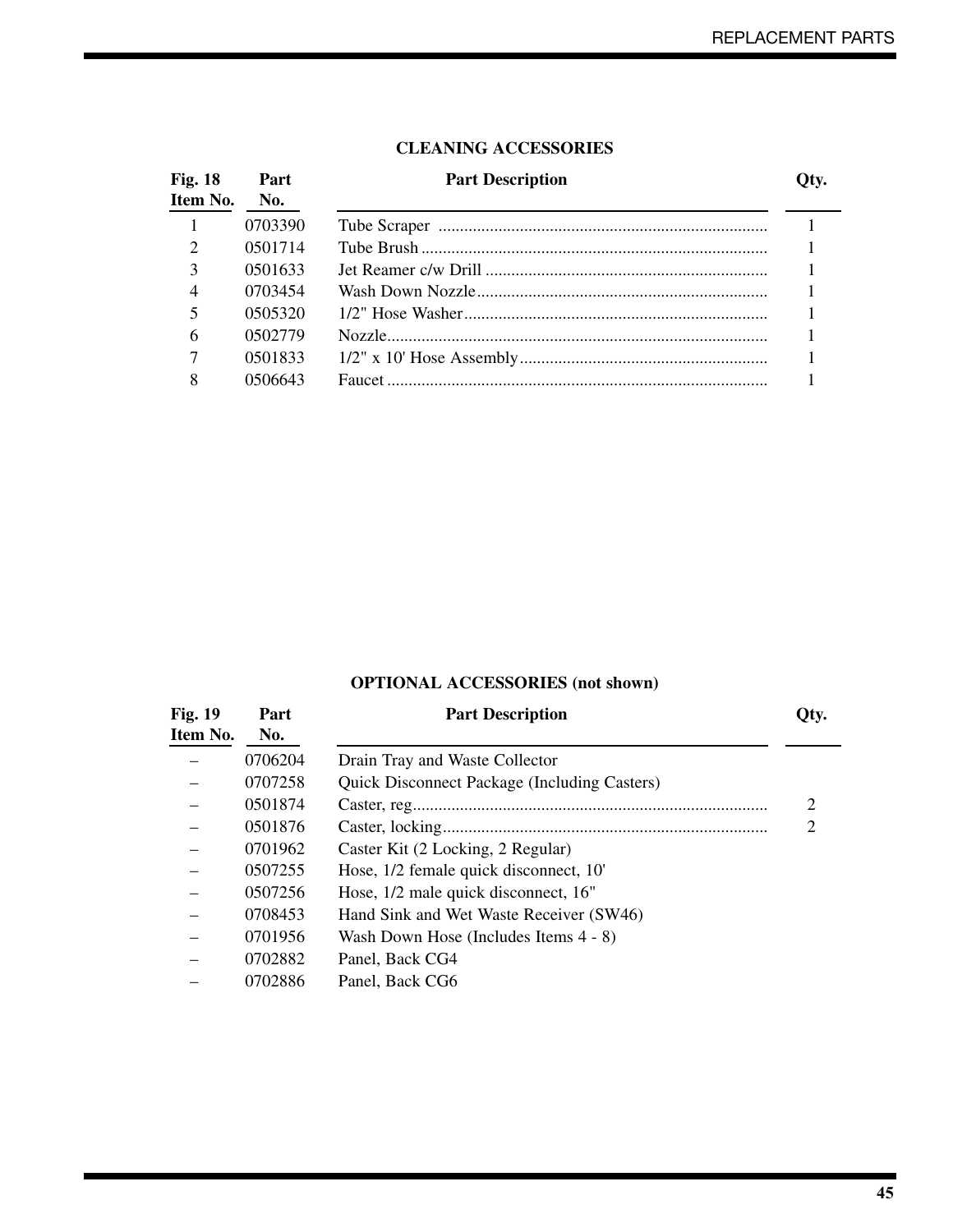![](_page_47_Figure_1.jpeg)

**Figure** 20 **– Electrical Diagram (S/N 5181 through 6105)**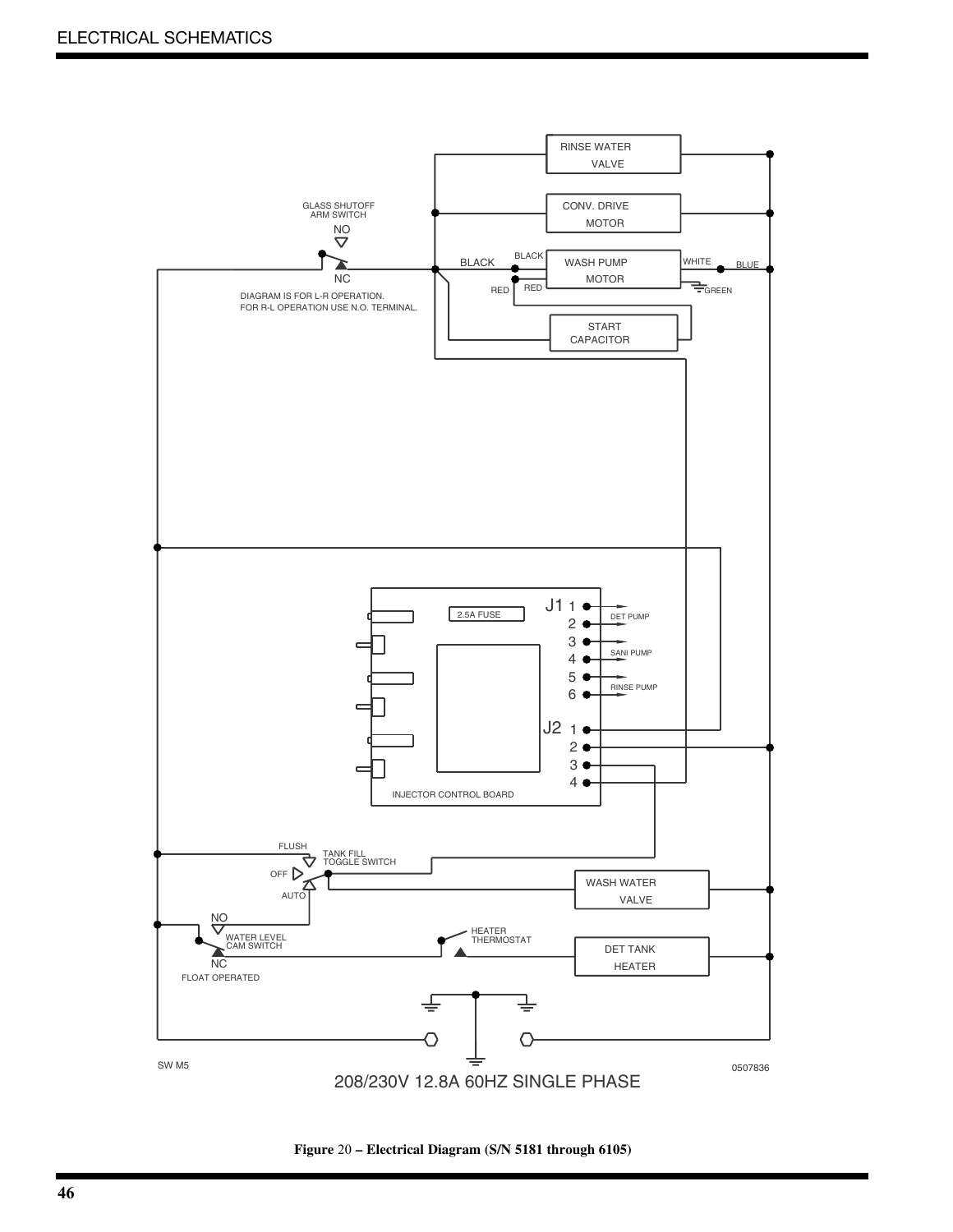![](_page_48_Figure_1.jpeg)

**Figure** 21 **– Electrical Diagram (S/N 6106 through 6215)**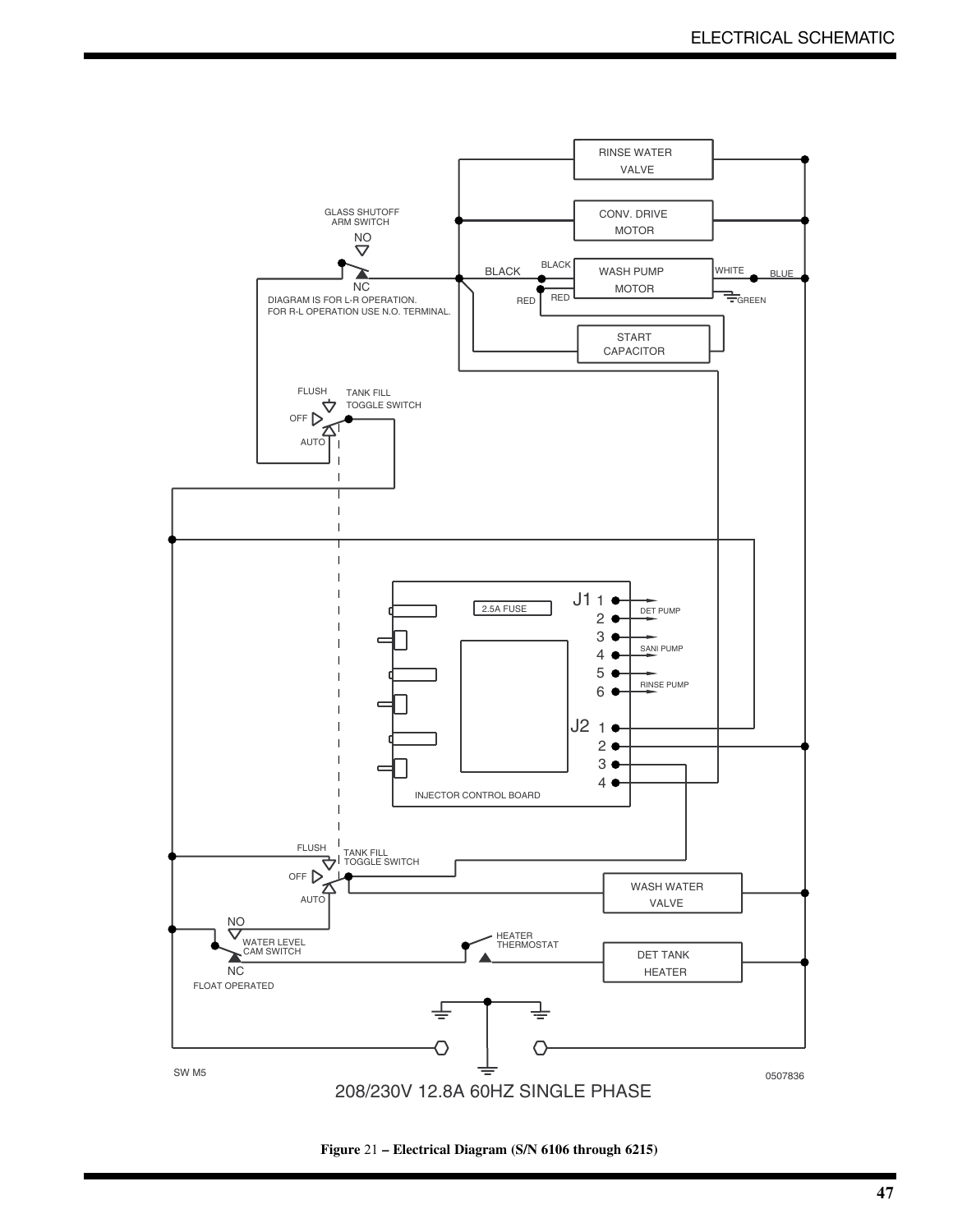![](_page_49_Figure_1.jpeg)

**Figure** 22 **– Electrical Diagram (beginning with S/N 6216)**